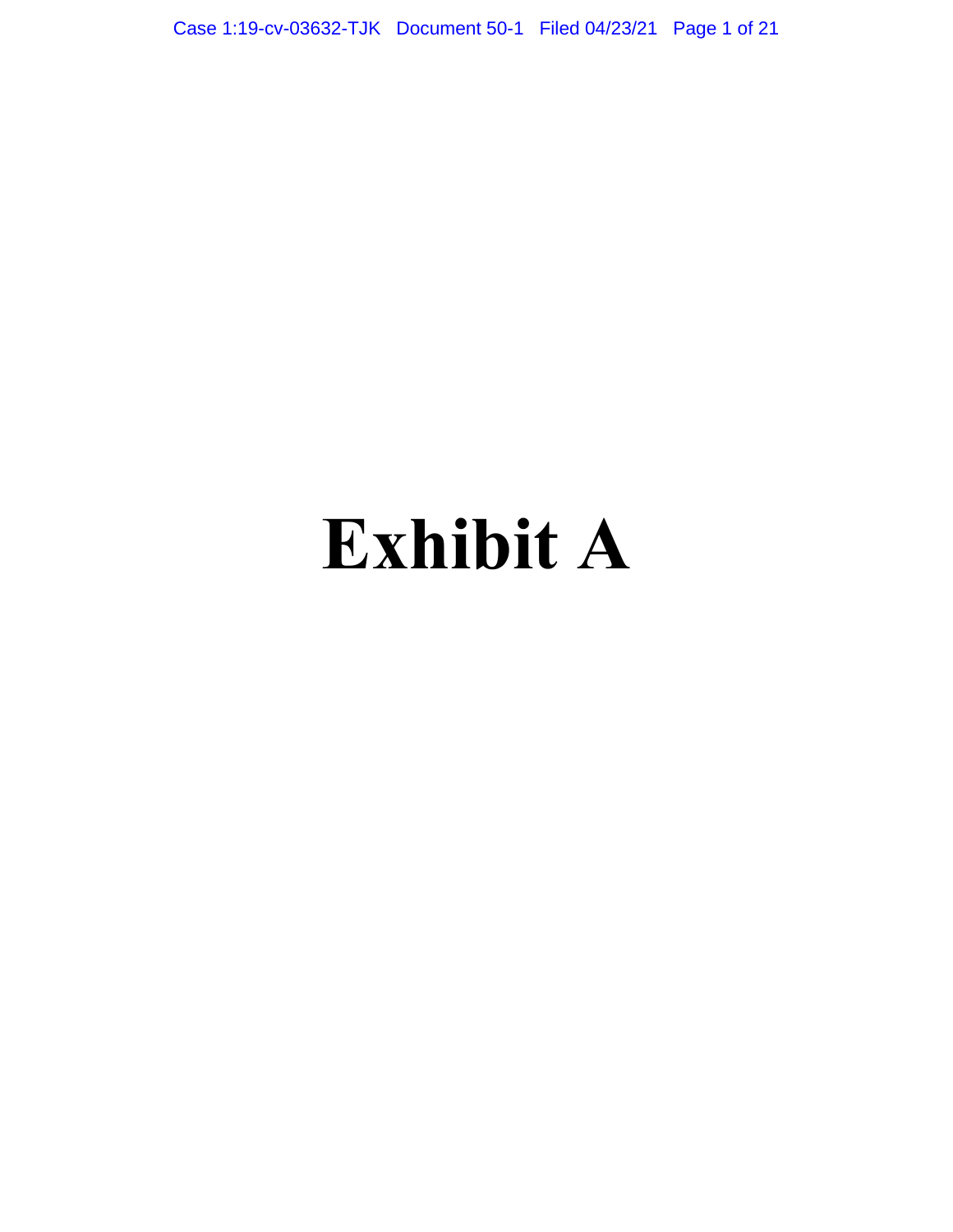## **Supporting Statement for Paperwork Reduction Act Generic Information Collection Submissions for "Generic Clearance for the Collection of Social Media Information on Immigration and Foreign Travel Forms" Office of Management and Budget Control No. 1601-NEW**

## **A. JUSTIFICATION**

## **1. Circumstances Making the Collection of Information Necessary**

Executive Order (EO) 13780, "*Protecting the Nation from Foreign Terrorist Entry into the United States"* directs the implementation of a uniform baseline of screening and vetting standards and procedures, which requires the proper collection of all information necessary for a rigorous evaluation of all grounds of inadmissibility or bases for the denial of other immigration benefits. *See* 82 FR 13209 (Mar. 6, 2017). In a review of information collected for admission and benefit decisions, the Department of Homeland Security (DHS) identified the need to collect social media identifiers ("handles") and their associated social media platforms from applicants to enable and inform identity verification, national security screening and vetting, and related inspections.<sup>1</sup>

Consistent with the requirement for a uniform baseline of vetting standards described in EO 13780, DHS intends to collect standard data from applicants on immigration and foreign traveler forms and information collection systems. This data will be collected on certain applications and petitions for admission into the United States and certain other immigration-related benefits.<sup>2</sup>

This collection of information is necessary to enable DHS to assess an alien's eligibility to travel to or be admitted to the United States or to receive an immigration-related benefit from DHS. DHS currently uses publicly available social media information to support its vetting and adjudication programs, and to supplement other information and tools that DHS trained personnel regularly use in the performance of their duties. 3 This process includes a labor-

<sup>&</sup>lt;sup>1</sup> Vetting, for purposes of immigration enforcement and border security, involves the review and evaluation of information associated to an individual to validate identity, identify potential threats, and identify issues related to fraud, misrepresentation, national security, border security, homeland security, public safety, or law enforcement interests of the United States.

<sup>2</sup> The applicable DHS applications and petitions are described in this supporting statement in sections 1 and 2. For economy of words in this supporting statement, DHS may use the terms "application," "benefit request," "form," "immigration benefit request," and "petition" interchangeably although the form or request may or may not be to apply or petition for an immigration benefit.

<sup>&</sup>lt;sup>3</sup> Publicly available social media means the sphere of websites, applications, and web-based tools that connect users to engage in dialogue, share information and media, collaborate, and interact and that has been published or broadcast in some manner to the general public, could lawfully be seen or heard by a casual observer, is made available at a meeting open to the public, or is obtained by visiting any place or attending any event that is open to the public. Publicly available social media may be available to the public by subscription or purchase, but does not require an invitation from a user to join or the establishment of a relationship (e.g., "friend," "follow," "connect") to otherwise access information. Publicly available social media may require a user to create an account in order to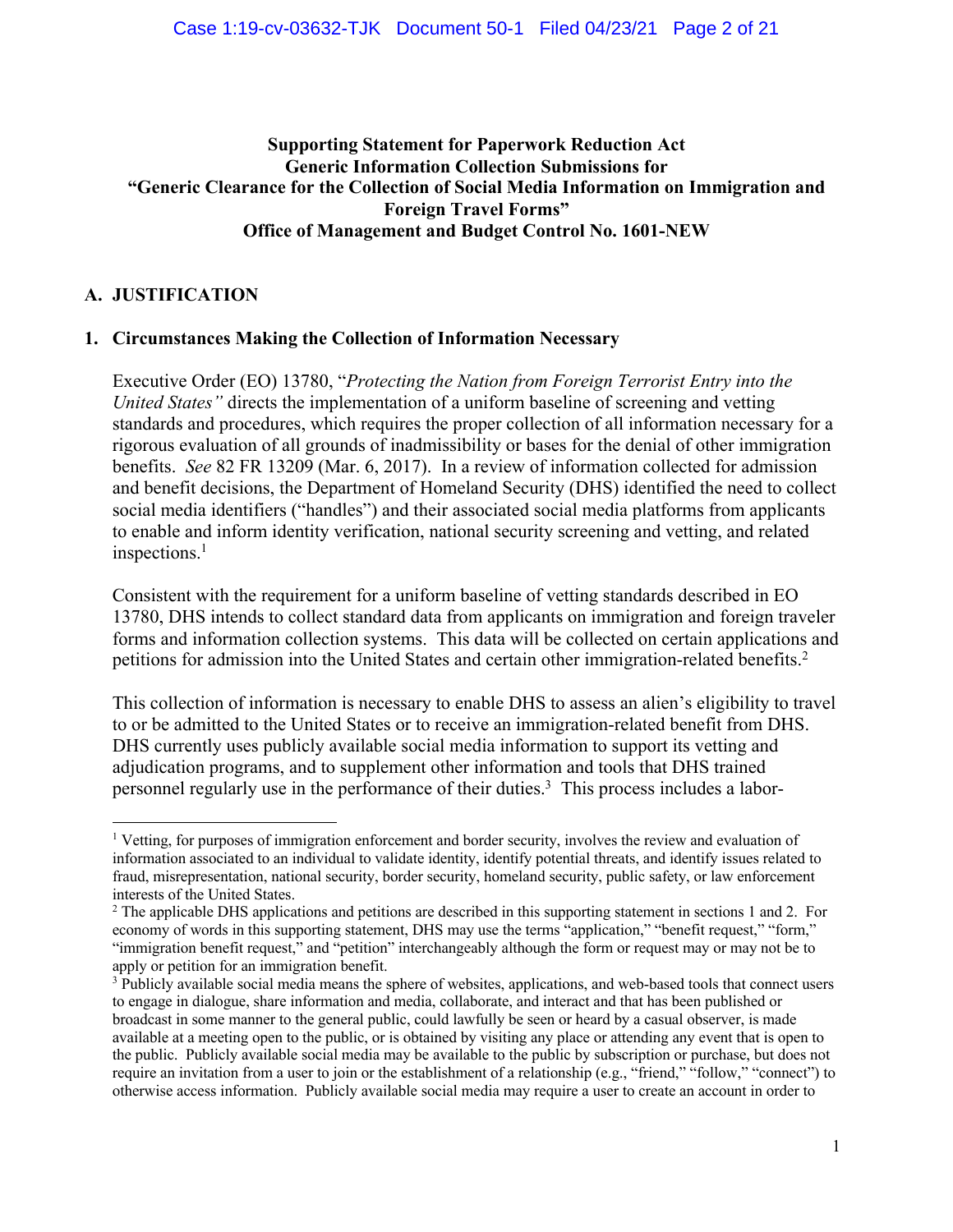intensive step to validate that the identified social media is correctly associated with the applicant. The collection of applicants' social media identifiers and associated platforms will also assist DHS by providing DHS adjudication personnel with more timely visibility of the publicly available information<sup>4</sup> on the platforms provided by the applicant.

Social media may help distinguish individuals of concern from applicants whose information substantiates their eligibility for travel or an immigration benefit. Social media can provide positive, confirmatory information, or support a beneficiary's or traveler's application, petition, or claims. It can also be used to identify potential deception, fraud, or previously unidentified national security or law enforcement concerns, such as when criminals and terrorists have provided otherwise unavailable information via social media that identified their true intentions, including support for terrorist organizations.

DHS will collect social media user identifications (also known as usernames, identifiers, or "handles") and associated social media platforms used by an applicant during the past five years through certain immigration and foreign traveler collection instruments and for DHS systems identified in this supporting statement.<sup>5</sup> These platforms were identified in consultation with U.S. Government vetting partners and will evolve as new social media platforms are created.<sup>6</sup> DHS is seeking this information, covering the previous five year period, to add supporting information and consistency with other U.S. Government data collections for immigrant and nonimmigrant visas. DHS will not collect social media passwords. DHS personnel will review information on social media platforms in a manner consistent with the privacy settings the applicant has chosen to adopt for those platforms. Only that information which the account holder has allowed to be shared publicly will be viewable by DHS.

DHS is committed to upholding the highest standards of conduct throughout the Department. Existing DHS policy prohibits the consideration of race or ethnicity in our investigation, screening, and enforcement activities in all but the most exceptional instances. This policy is reaffirmed in manuals, policies, directives, and guidelines.

CBP is committed to the fair, impartial, and respectful treatment of all members of the trade and traveling public, and has memorialized its commitment to nondiscrimination in existing policies, including the February 2014 CBP Policy on Nondiscrimination in Law Enforcement Activities and all other Administered Programs. This policy prohibits the consideration of race or ethnicity in law enforcement, investigation, and screening activities, in all but the most exceptional circumstances.

access services and related content. Social media take many forms, including but not limited to web-based communities and hosted services, social networking sites, video and photo sharing technologies.

<sup>4</sup> Publicly available information is unclassified information that has been published or broadcasted in some manner to the general public, may be available to the public by subscription or purchase, could lawfully be seen or heard by a casual observer, is made available at a meeting open to the public, or is obtained by visiting any place or attending any event that is open to the public.

<sup>&</sup>lt;sup>5</sup> For the purposes of this supporting statement and the associated DHS forms, "user identifications" are defined as usernames, handles, screen names, or other identifiers associated with an individual's online presence and social media profile. Passwords are not considered user identifications and will not be collected.

<sup>6</sup> DHS may update the list of social media platforms by adding or removing platforms; therefore, the list will change over time.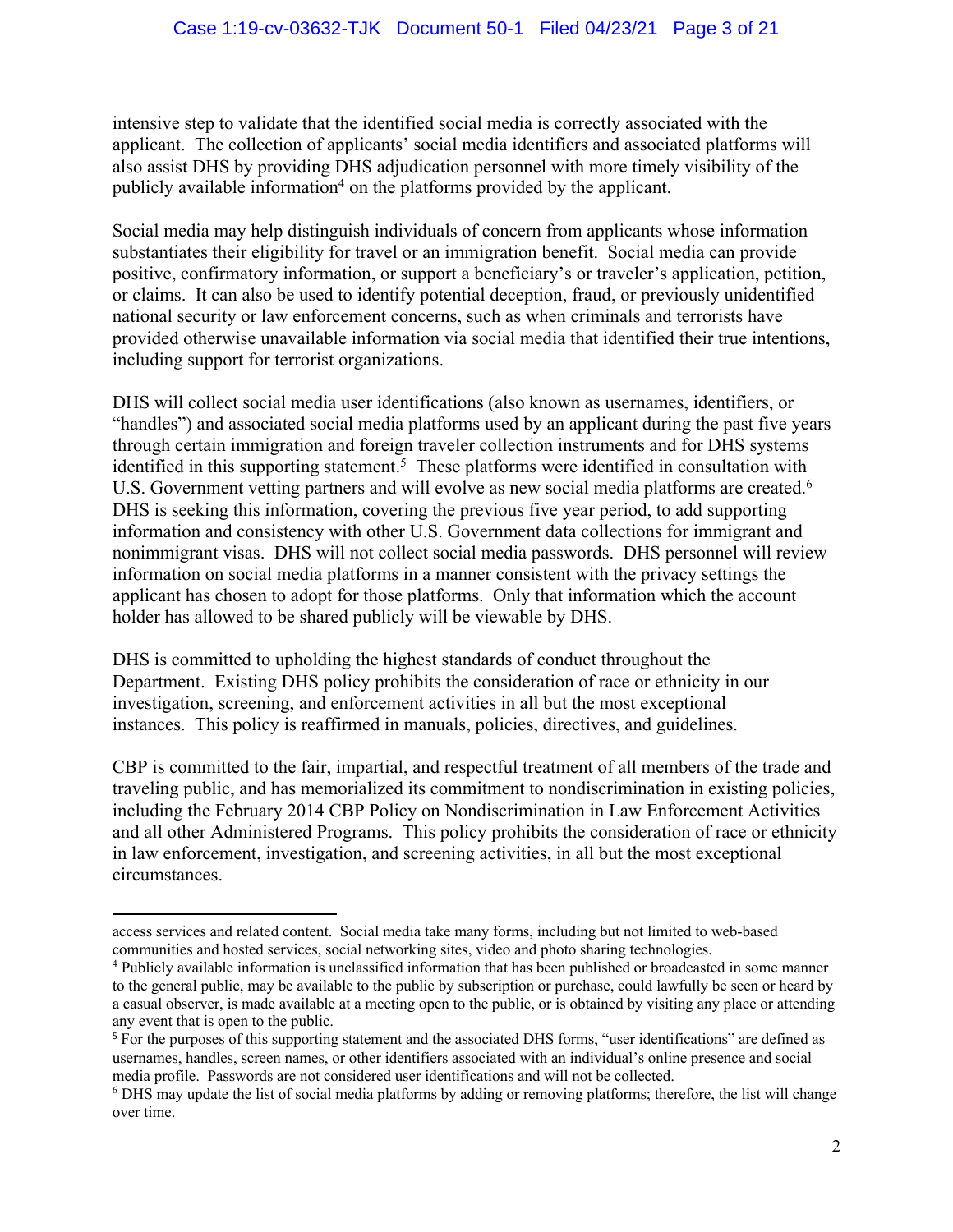CBP's Standards of Conduct further highlights CBP's prohibition on bias-motivated conduct and explicitly requires that "Employees will not act or fail to act on an official matter in a manner which improperly takes into consideration an individual's race, color, age, sexual orientation, religion, sex, national origin, or disability."<sup>7</sup>

USCIS ensures its employees have the knowledge and tools needed to administer the lawful immigration system with professionalism. USCIS provides accessible, reliable, and accurate guidance and information about its public services. USCIS administers the nation's lawful immigration system, safeguarding its integrity and promise by efficiently and fairly adjudicating requests for immigration benefits while protecting Americans, securing the homeland, and honoring our values.

Consistent with the requirements of the Privacy Act, DHS does not maintain records "describing how any [citizen of the United States or alien lawfully admitted for permanent residence] exercises rights guaranteed by the First Amendment, unless expressly authorized by statute or by the individual about whom the record is maintained or unless pertinent to and within the scope of an authorized law enforcement activity." 5 U.S.C. § 552a(e)(7). USCIS may collect information pertaining to First Amendment activity based on its authority to administer immigration laws as long as such activity is relevant to the specific immigration request adjudication under consideration. 8 Furthermore, DHS policy directs that "DHS personnel shall not collect, maintain in DHS systems, or use information protected by the First Amendment unless (a) an individual has expressly granted their consent for DHS to collect, maintain and use that information; (b) maintaining the record is expressly authorized by a federal statute; or (c) that information is relevant to a criminal, civil or administrative activity relating to a law DHS enforces or administers."<sup>9</sup>

<sup>7</sup> *CBP Directive No. 51735-013A (Mar. 13, 2012)*

<sup>8</sup> Privacy Act Implementation, Guidelines and Responsibilities, 40 Fed. Reg. 28,948, 28,965 (July 9, 1975) (hereinafter OMB Guidelines). The Guidelines specifically cite to the Immigration and Nationality Act (INA) as an example of express statutory authorization: "[S]ince the Immigration and Nationality Act makes the possibility of religious or political persecution relevant to a stay of deportation, the information on these subjects may be admitted in evidence, and therefore would not be prohibited by [subsection (e)(7)." OMB Guidelines, at 28,965. Many other INA provisions potentially involve consideration of First Amendment activity. E.g., 8 U.S.C. 1101(a)(43) (definition of refugee, for purpose of refugee and asylum eligibility determinations, includes persecution based on membership in social group, religion, or political opinion); 8 U.S.C. 1182(a)(3)(B) (inadmissibility of any alien who, inter alia, "endorses or espouses terrorist activity or persuades others to endorse or espouse terrorist activity or support a terrorist organization"); 8 U.S.C. 1182(a)(3)(D) (ground of inadmissibility for membership or affiliation with the Communist or other totalitarian party); 8 U.S.C. 1182(a)(3)(F) (ground of inadmissibility for association with terrorist organizations); 8 U.S.C. 1227(a)(4)(B) (deportability of aliens admitted to the United States if described in terrorism-related grounds of inadmissibility); 8 U.S.C. 1424 (prohibition upon the naturalization of persons opposed to government or law, or who favor totalitarian forms of government). DHS/USCIS may also collect this information pursuant to its statutory authority in determining whether the applicant comes under section 313 of the INA's (8 U.S.C. § 1424) prohibition upon the naturalization of persons opposed to government or law, or who favor totalitarian forms of government. Thus, collecting and maintaining this information is lawful both because of express statutory authorization as described above, and because the applicant consented to providing it by signing and filing the application.

<sup>9</sup> *DHS Memorandum, Information Regarding First Amendment Protected Activities, May 17, 2019*.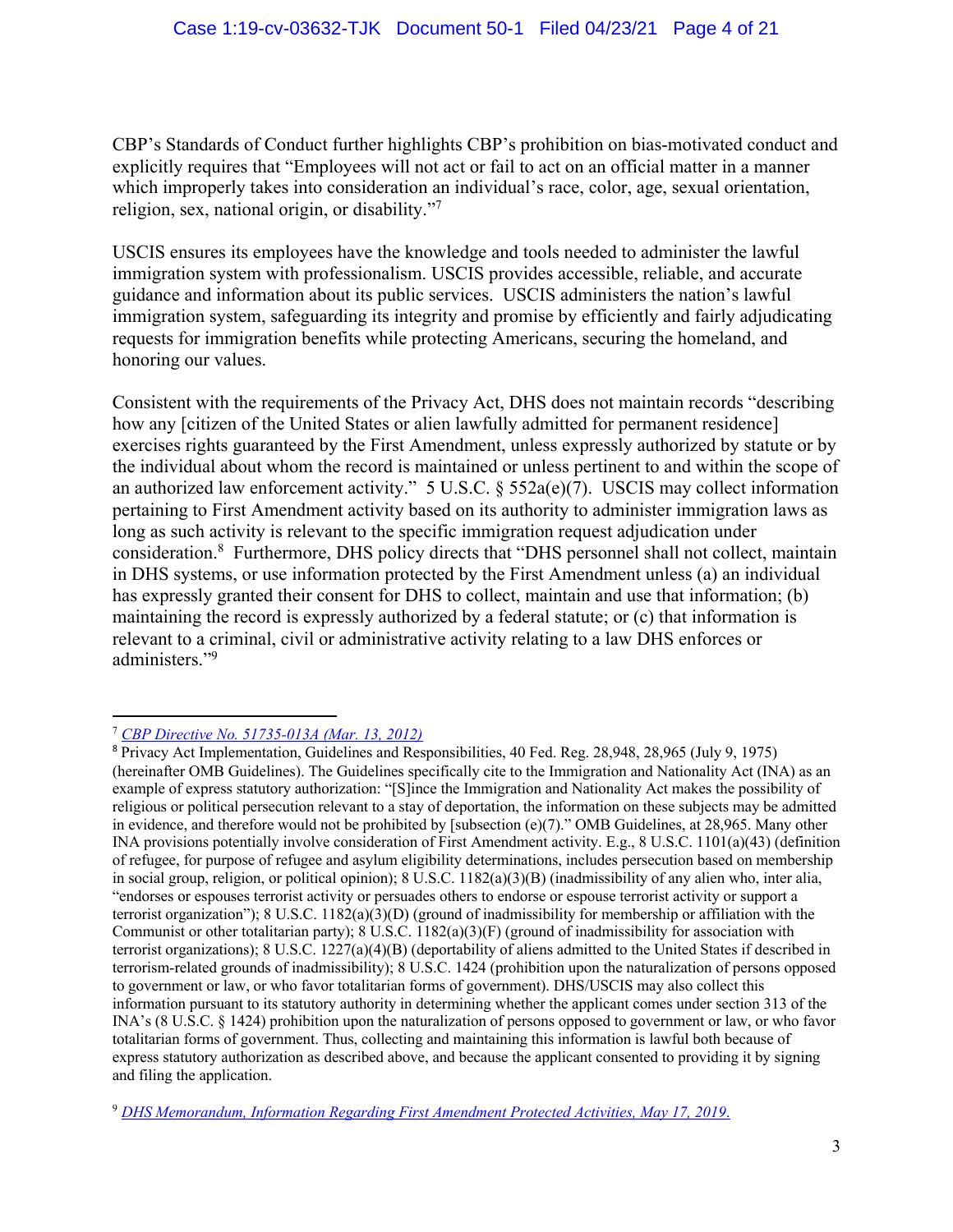Responding to the social media field is required for the orderly processing of the DHS forms.<sup>10</sup> For instance, for CBP's ESTA and EVUS forms, the applicant will be unable to submit the online application if they do not provide a response to the mandatory social media field. Nonetheless, the applicant may proceed if they answer "none" if they do not utilize social media or "other" if their social media platform of choice is not listed. 8 C.F.R. § 103.2(a)(1) provides that forms must be completed in accordance with form instructions. Failure to provide complete and accurate data may either delay or make it impossible for CBP to determine an individual's eligibility to travel to or be admitted to the United States.

For USCIS, an application will not be denied or rejected based solely on the lack of a response; however, USCIS will continue to adjudicate a form where social media information is not answered, but failure to provide the requested data may either delay or make it impossible for USCIS to determine an individual's eligibility for the requested benefit when considering all information in reviewing the application.

Applicants for CBP and USCIS benefits must certify on the respective forms that the information submitted is true and correct to the best of the applicant's knowledge and belief.

DHS will update its forms and systems to collect information, as outlined in this supporting statement, from individuals who seek admission or other benefits when that information is not already collected. The information to be collected is as follows:

# *Electronic Forms:*

The following social media questions will appear on electronic forms:

Please enter information associated with your online presence over the past five years:

- Provider/Platform (dropdown bar will provide multiple choices, including "Other", and "None" for those who do not use the platforms listed):
- Social Media Identifier(s) over the past five years (free text field for applicant to enter information):

The forms will allow the applicant to provide as many platforms and identifiers as necessary.

## *Paper Forms:*

Please enter information associated with your online presence over the past five years:

Provider/Platform: (a list will be provided including "Other", and "None" for those who do not use the platforms listed)\_\_\_\_\_\_\_\_\_\_\_\_\_\_\_\_\_\_\_\_\_

<sup>&</sup>lt;sup>10</sup> Pursuant to 5 C.F.R. § 1320.8(b)(3)(iv), agencies are required to "inform<sup>[]</sup> and provide reasonable notice to the potential persons to whom the collection of information is addressed of— Whether responses to the collection of information are voluntary, required to obtain or retain a benefit [], or mandatory []" pursuant to the authorities cited herein.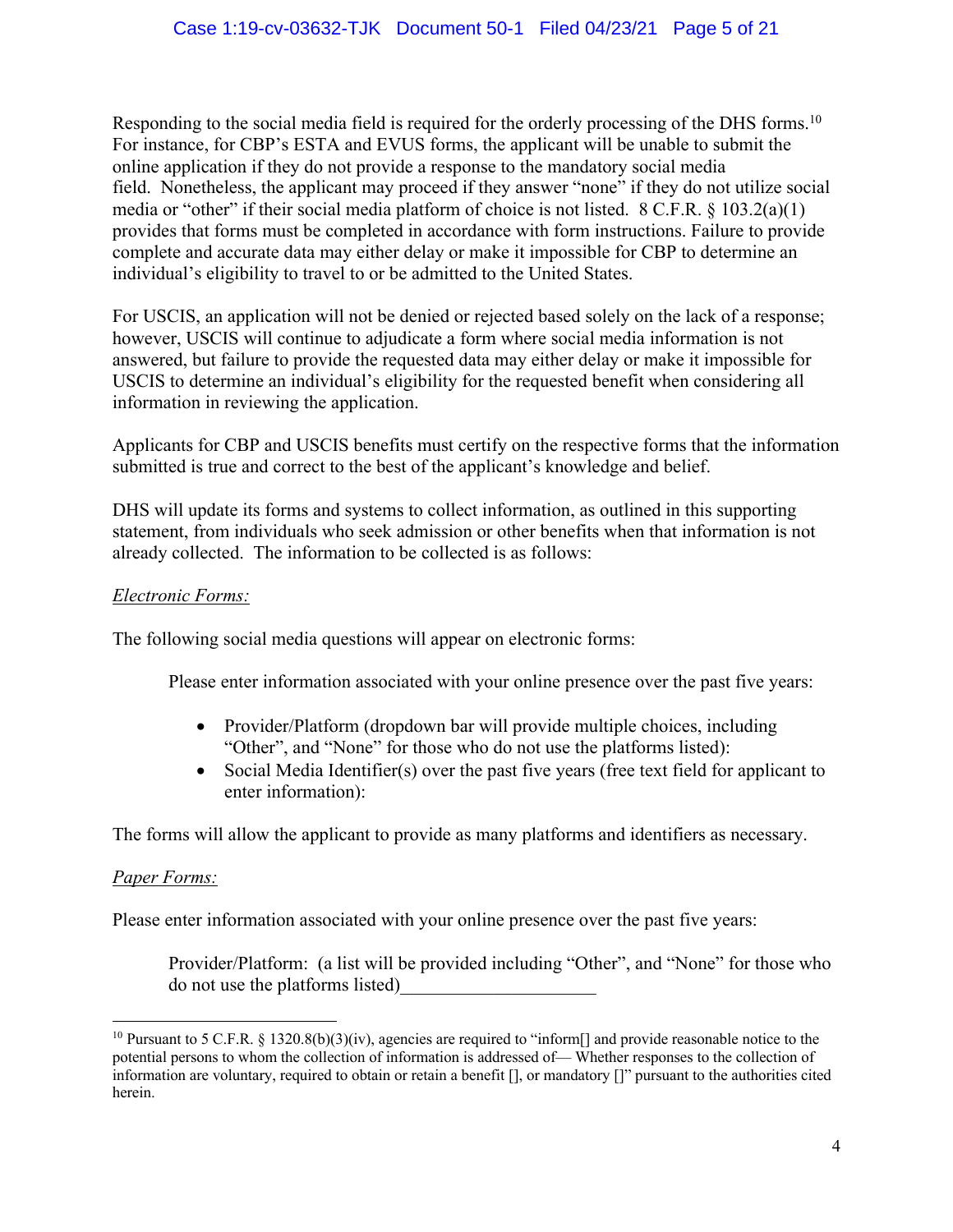Social Media Identifier $(s)$ :

A sufficient amount of space on the paper form will be provided to allow the applicant appropriate room to provide all necessary platforms/identifiers.

The request for social media platforms, providers, and websites will focus on those fora that the individual uses to collaborate, share information and interact with others.<sup>11</sup> The platforms listed may be updated by the Department by adding or removing platforms, consistent with the uses described in this supporting statement.

## *CBP Authorities:*

CBP has the following statutory and regulatory authorities, as an agency of the U.S. Government, to collect social media information from applicants seeking to travel to or be admitted to the United States:

- CBP is responsible for preventing the entry of terrorists and instruments of terrorism into the United States, securing the borders, and enforcing the immigration laws.<sup>12</sup> To exercise its authority with respect to both inbound and outbound border crossings of U.S. citizens and aliens alike, CBP gathers information about individuals who may seek entry into the United States. CBP's authorities empower it to gather information, including information found via social media, which is relevant to its immigration and law enforcement missions.<sup>13</sup> For example, under the Immigration and Nationality Act (INA), as amended, and implementing regulations, CBP Officers, Border Patrol Agents, and other immigration officers have authority to, among other things, "take and consider evidence concerning the privilege of any person to enter, reenter, pass through, or reside in the United States; or concerning any matter which is material or relevant to the enforcement of the [INA] and the administration of the immigration and naturalization functions of the Department."<sup>14</sup>
- Under this broad authority to take and consider "evidence," CBP may use information obtained from social media where relevant to the laws it enforces and administers, including its immigration enforcement mission under Title 8 of the U.S. Code.

In addition, CBP has the following statutory and regulatory authorities to collect additional biographic data pertaining to social media, on the following forms:<sup>15</sup>

• **Electronic System for Travel Authorization (ESTA):** Collection of data through this form is authorized by Section 711 of The Secure Travel and Counterterrorism Partnership

 $11$  Non-social media websites, such as those for applicants to carry out financial transactions, medical appointment and records, homeowner's associations, travel, and tourism are not germane to this information collection.

<sup>12</sup> *See* Homeland Security Act § 402 (6 U.S.C. § 202), and 6 U.S.C. § 211.

<sup>13</sup> *See, e.g.*, 8 U.S.C. §§ 1182, 1187, 1225, 1357(b).

<sup>14</sup> 8 C.F.R. § 287.5(a)(2); *see also* 8 U.S.C. § 1357(b). CBP Officers have the responsibility to elicit sufficient information to determine whether an applicant is admissible. If an applicant refuses to answer sufficiently for the Officer to find the individual admissible, the individual will be inadmissible.

<sup>&</sup>lt;sup>15</sup> The ESTA, I-94W, and EVUS forms require certification from the applicant that the answers and information provided are true and correct to the best of the knowledge and belief of the applicant.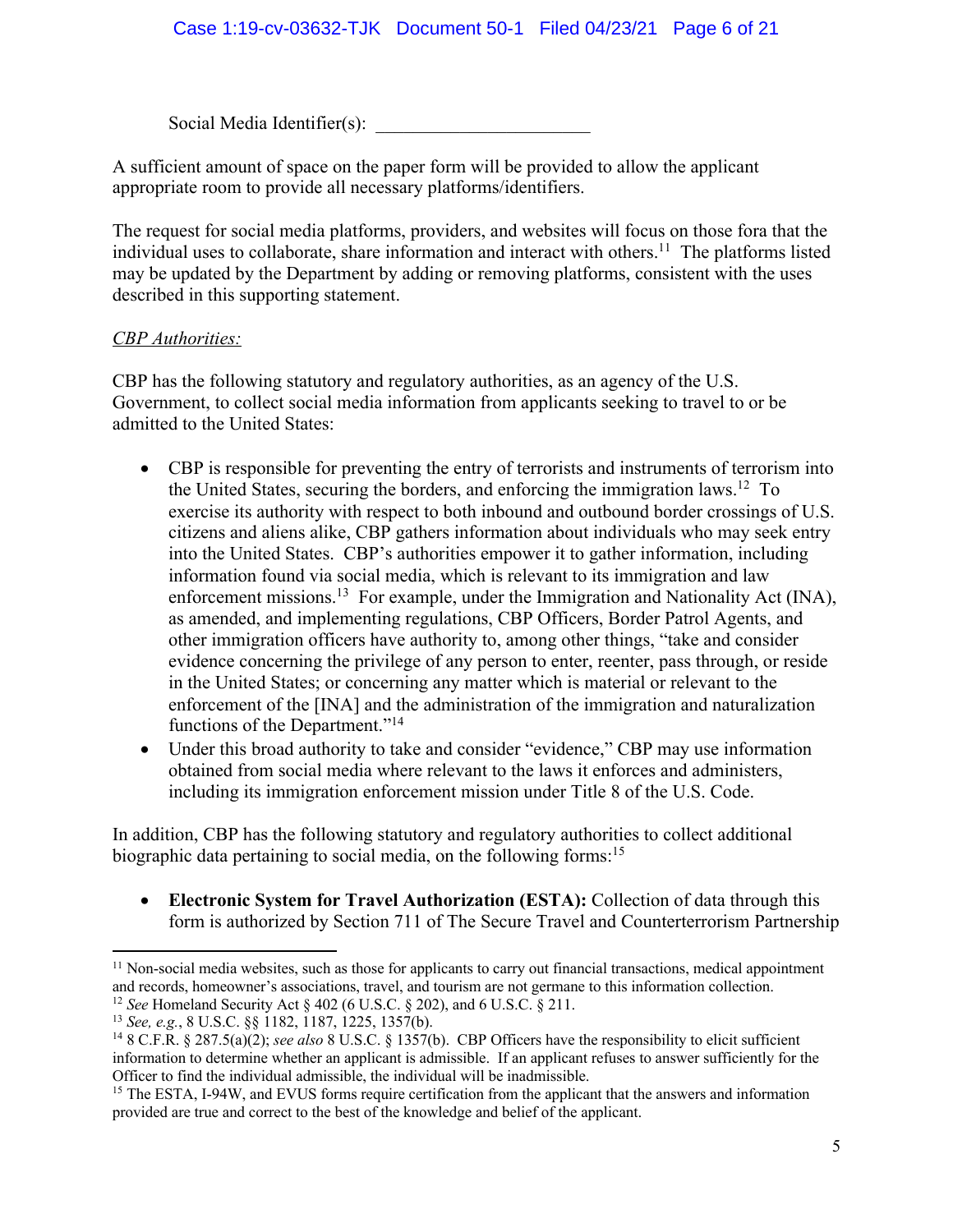Act of 2007 (part of the Implementing Recommendations of the 9/11 Commission Act of 2007, also known as the "9/11 Act," Public Law 110-53). The authorities for the maintenance of this system are found in: Title IV of the Homeland Security Act of 2002, 6 U.S.C. § 201 *et seq.*, the INA, as amended, including 8 U.S.C. § 1187(a)(11) and (h)(3), and implementing regulations contained in 8 C.F.R. § 217, and the Travel Promotion Act of 2009, Public Law 111-145 (22 U.S.C. § 2131).

- **I-94W Nonimmigrant Visa Waiver Arrival/Departure Record**: Collection of data through this form is authorized by 8 U.S.C. §§ 1103 and 1187 and 8 C.F.R. §§ 235.1, 264.1-.6, and 1235.1.
- **Electronic Visa Update System (EVUS):** Collection of data through this form is authorized by INA § 104(a), 8 U.S.C. § 1104(a). The authorities for the maintenance of this system are found in: Title IV of the Homeland Security Act of 2002, 6 U.S.C. § 201 *et seq.*, the INA, as amended, including §§ 103 (8 U.S.C. § 1103), 214 (8 U.S.C. § 1184), 215 (8 U.S.C. § 1185), and 221 (8 U.S.C. § 1201); the Travel Promotion Act of 2009, Public Law 111-145 (22 U.S.C. § 2131); and 8 C.F.R. §§ 2, 212, 214, 215, and 273.

# *USCIS Authorities:*

Although the Immigration and Nationality Act (INA) does not mention social media specifically, USCIS personnel are authorized to use social media under the following general legal authorities provided in the INA:

- 8 U.S.C. § 1103(a) Powers and duties of the Secretary. Includes among other provisions the authority for the Secretary of Homeland Security to establish regulations, issue instructions and "perform such other acts as he deems necessary" to carry out his authority under the INA.<sup>16</sup>
- 8 U.S.C  $\S 1357(a)(1)$  and (b), Powers without a warrant, which empowers immigration officers, as designated by the Secretary of Homeland Security, to "interrogate any alien or person believed to be an alien as to his right to be or remain in the United States" and "to administer oaths and to take and consider evidence concerning the privilege of any person to enter, reenter, pass through, or reside in the United States, or concerning any matter which is material or relevant to the enforcement of [the INA] and the administration of" the immigration and naturalization functions of the Department of Homeland Security.<sup>17</sup>

The following USCIS regulations and instructions in benefit request forms permit USCIS to use social media to perform its vetting mission:

• 8 C.F.R  $\S$  204.5(m)(12) and 214.2(r)(16) provide that, in the context of adjudicating an immigrant or nonimmigrant religious worker petition, USCIS may verify the supporting evidence submitted by the petitioner "through any means determined appropriate by

<sup>&</sup>lt;sup>16</sup> Note that a number of regulations, including 8 C.F.R. parts 103 and 208, provide additional detail on processing and adjudication of benefit requests.

<sup>17</sup> *See also* 8 C.F.R. § 287.5.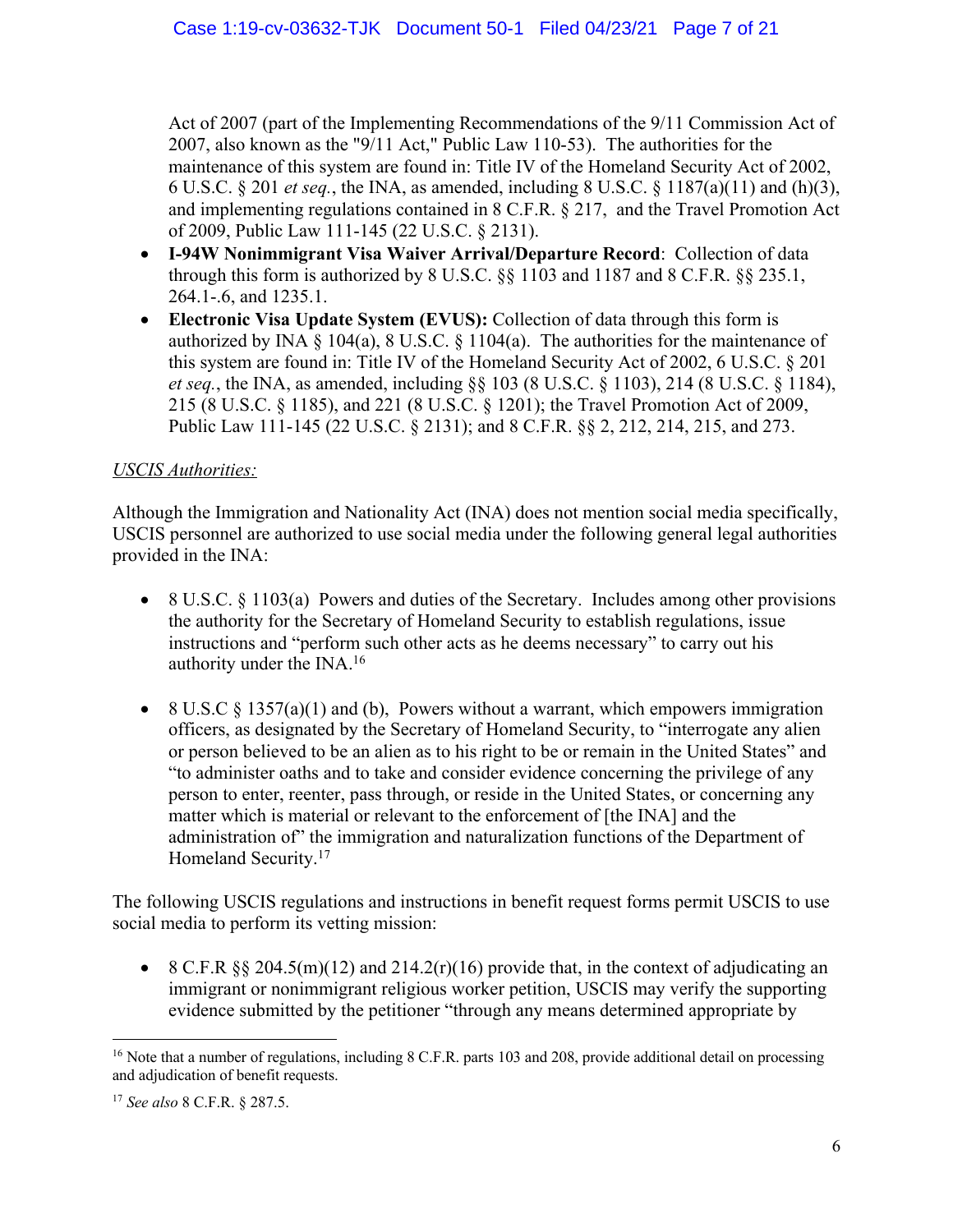USCIS," including by "review of any other records that the USCIS considers pertinent to the integrity of the organization" with which the religious worker is affiliated.

- 8 C.F.R.  $\S 103.2(a)(1)$  requires that every benefit request be executed and filed in accordance with the form instructions and clarifies that "such instructions are incorporated into the regulations requiring its submission." DHS has incorporated specific language in the instructions for a majority of immigration forms stating that the Department may verify information for immigration benefits through a number of methods, including, but not limited to, the review of public records and information, including publicly available information from Internet sources. The section, entitled "USCIS Compliance Review and Monitoring," provides as follows:
	- o By signing this application, you have stated under penalty of perjury (28 U.S.C. section 1746) that all information and documentation submitted with this application is complete, true, and correct. You also authorize the release of any information from your records that USCIS may need to determine your eligibility for the immigration benefit you are seeking and consent to USCIS verifying such information.<sup>18</sup>
	- o The Department of Homeland Security (DHS) has the authority to verify any information you submit to establish eligibility for the immigration benefit you are seeking at any time. USCIS' legal authority to verify this information is in 8 U.S.C. sections 1103, 1155, and 1184; and 8 CFR Parts 103, 204, 205, 214, 316, and 336.<sup>19</sup> To ensure compliance with applicable laws and authorities, USCIS may verify information before or after your case is decided.
	- o Agency verification methods may include, but are not limited to, review of public records and information; contact via written correspondence, the Internet, facsimile, other electronic transmission, or telephone; unannounced physical site inspections of residences and locations of employment; and interviews. USCIS will use information obtained through verification to assess your compliance with the laws and to determine your eligibility for an immigration benefit.
	- $\circ$  Subject to the restrictions under 8 CFR 103.2(b)(16), USCIS will provide you with an opportunity to address any adverse or derogatory information that may result from a USCIS compliance review, verification, or site visit after a formal decision is made on your case or after the agency has initiated an adverse action which may result in revocation or termination of an approval.

<sup>&</sup>lt;sup>18</sup> USCIS will modify the Applicant's Certification section on the applicable USCIS forms and petitions to include the following text: "I also authorize USCIS to use publicly available social media information for verification purposes and to determine my eligibility for the immigration benefit that I seek. I further understand that USCIS is not requiring me to provide passwords; to log into a private account; or to take any action that would disclose nonpublicly available social media information."

<sup>&</sup>lt;sup>19</sup> The specific statutory authorities provided in each USCIS form may differ based on the authority for the program for which the form is used.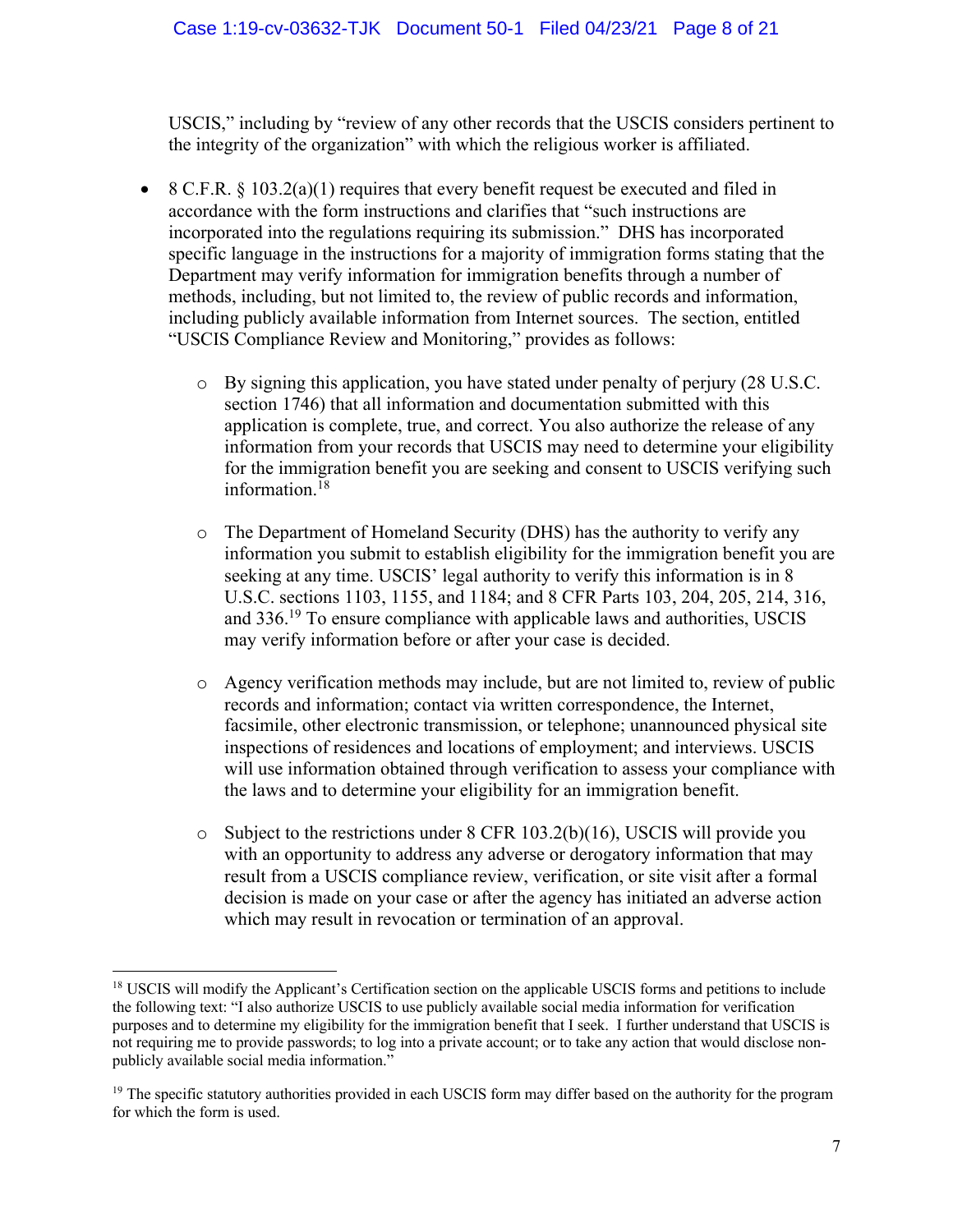Following are the currently approved information collection packages on which DHS plans to add the date elements using this generic approval package to collect data pertaining to social media and their applicable statutory and regulatory authorities:

- **N-400, Application for Naturalization:** Collection of data through this form is authorized by INA § 103, 8 U.S.C. § 1103; INA § 337, 8 U.S.C. § 1448; INA § 310, 8 U.S.C. § 1421; 8 C.F.R. § 316.4 and 8 C.F.R. § 316.10.
- **I-131, Application for Travel Document:** Collection of data through this form is authorized by INA §§ 103, 208, 212, 223 and 244, 8 U.S.C. §§ 1103, 1158, 1182, 1203 and 1204; 8 C.F.R. § 208.6; 8 C.F.R. § 244.16.
- **I-192, Application for Advance Permission to Enter as a Nonimmigrant:** Collection of data through this form is authorized by INA § 212, 8 U.S.C. § 1182.
- **I-485, Application to Register Permanent Residence or Adjust status:** Collection of data through this form is authorized by INA § 245 and 8 C.F.R. 245.1 et seq.; INA § 245A and 8 C.F.R. 245(a).1 *et seq*.; INA § 209 and 8 C.F.R. 209.1 *et seq*.; Section 1059 of Public Law 109-163, as amended by Public Law 110-36; Section 1244 of Public Law 110-181, as amended by section 602(b)(9) of Public Law 111-8; Section 602(b) of Public Law 111-8; INA § 249 and 8 C.F.R. § 249.1 et seq; INA §§ 291, 204(b), 204(e), 212(a)(5)(A), 212(a)(4), 204(j); Section 902 of Public Law 105-277 (HRIFA) .
- **I-589, Application for Asylum and for Withholding of Removal:** Collection of data through this form is authorized by INA  $\S$ § 101(a)(42), 208(a) and (b), and 241(b)(3); 8 U.S.C. §§ 1101(a)(42), 1158(a) 1231(b)(3), 8 C.F.R. §§ 208.6, 208.16, 208.17, 208.18, 1208.6, 1208.16, 1208.17, and 1208.18.
- **I-590, Registration for Classification as Refugee:** This information collection is authorized by INA § 101(a)(42), 8 U.S.C. 1101(a)(42); INA § 207, 8 U.S.C. § 1157.
- **I-730, Refugee/Asylee Relative Petition:** This information collection is authorized by INA §§ 207(c)(2), and 208(c), 8 U.S.C. 1157 and 1158.
- **I-751, Petition to Remove Conditions on Residence:** Collection of data through this form is authorized by INA § 216, 8 U.S.C. 1186(a); 8 CFR Part 216.
- **I-829, Petition by Investor to Remove Conditions on Permanent Resident Status:** Collection of data through this form is authorized by INA §§ 203(b)(5), 216(a), 8 U.S.C. §§ 1153, 1186(b).

# *DHS Authorities and Privacy Policies:*

DHS has additional statutory and regulatory authorities to secure the homeland and prevent terrorism, in addition to those cited above for CBP and USCIS. These include:

- The Homeland Security Act of 2002, Pub. Law No. 107-296, 116 Stat. 2135;
- The Intelligence Reform and Terrorism Prevention Act of 2004, P.L. 108-458;
- Implementing Recommendations of the 9/11 Commission Act of 2007 ("The 9/11 Act"), P.L. 110-53;
- The Immigration and Nationality Act, as amended.

DHS will collect this information for identity verification, national security screening, vetting, inspection, and law enforcement purposes. Questions included on certain DHS application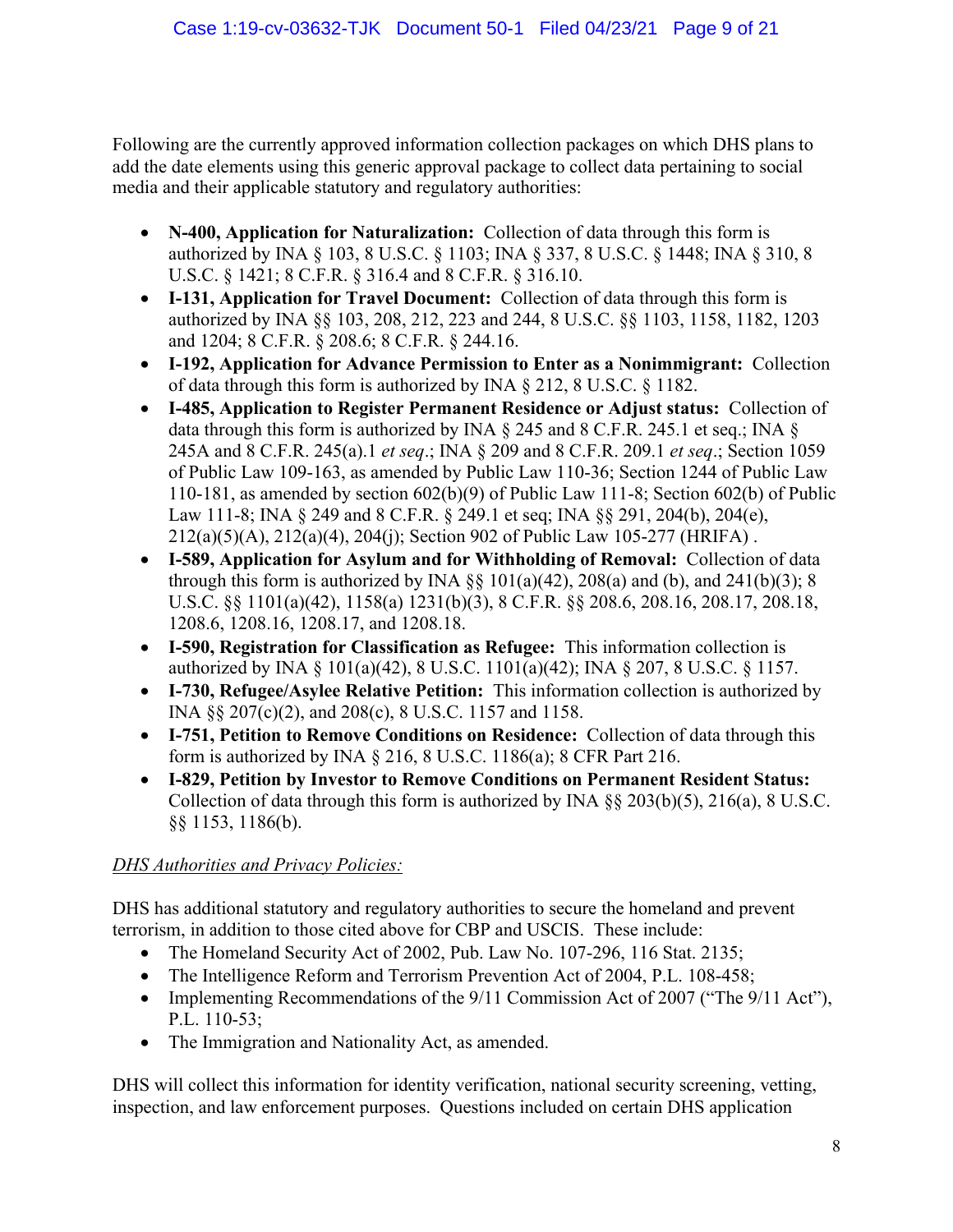forms, petitions, and intake systems are incorporated to ensure national security screening and vetting, consistent with Executive Order 13780, to the extent they are relevant to the alien's admissibility to the United States or eligibility for the immigration benefit requested. DHS does not intend to use social media information to reject or deny a request unless the information relates to either the codified statutory and regulatory eligibility requirements for the particular benefit or the authority to deny based on discretion.

DHS is committed to protecting individuals' First Amendment rights, regardless of the medium of their communications. These principles apply to social media. As explained above, DHS has clear guidance in place regarding the appropriate handling and treatment of information about First Amendment protected activities. Information that is protected by the First Amendment may be considered when it could reasonably give rise to legitimate concerns relating to, for example, fraud, national security, public safety, benefits integrity, eligibility for benefits, and/or grounds of inadmissibility. This type of information will be collected only if it is relevant to a law enforcement activity under the circumstances, or where expressly authorized through consent or by a federal statute and for no other reason.

DHS also adheres to other constitutional principles when using social media in furtherance of its mission. For example, under general Fourth Amendment principles, "[w]hat a person knowingly exposes to the public… is not a subject of Fourth Amendment protection."<sup>20</sup>

In addition to the DHS component-specific authorities previously cited, DHS components must also adhere to DHS Directive 110-01, "Privacy Policy for Operational Use of Social Media," and DHS Instruction 110-01-001, "Privacy Policy for Operational Use of Social Media," which define the authorized use of social media to collect personally identifiable information for the purpose of enhancing situational awareness, investigating an individual in a criminal, civil, or administrative context, making a benefit determination about a person, making a personnel determination about a Department employee, making a suitability determination about a prospective Department employee, or for any other official Department purpose that has the potential to affect the rights, privileges, or benefits of an individual.

This policy also requires DHS Operational Components to receive approval from the DHS Privacy Office regarding the privacy implications of any planned operational use of social media to ensure that it is compliant with Departmental privacy policies and standards.<sup>21</sup> DHS employees, who are permitted and trained to utilize social media for operational purposes during the performance of their duties, must adhere to DHS privacy policies, as established by the Chief Privacy Officer.

DHS maintains a framework of safeguards, training, and policies for use of social media in vetting programs and to ensure preservation of privacy, civil rights, and civil liberties. When

<sup>20</sup> *California v. Greenwood*, 486 U.S. 35, 41 (1988).

<sup>&</sup>lt;sup>21</sup> DHS authorities for the "Privacy Policy for Operational Use of Social Media" are as follows: Public Law 107-347, "E-Government Act of 2002" as amended, Section 208, codified at 44 U.S.C. § 3501 note; 5 U.S.C. § 552a, Records Maintained on Individuals, (The Privacy Act of 1974, as amended); 6 U.S.C. § 142, Privacy Officer; 44 U.S.C., Chapter 35, Subchapter III, "Information Security" (The Federal Information Security Management Act of 2002, as amended); Delegation 13001, "Delegation to the Chief Privacy Officer."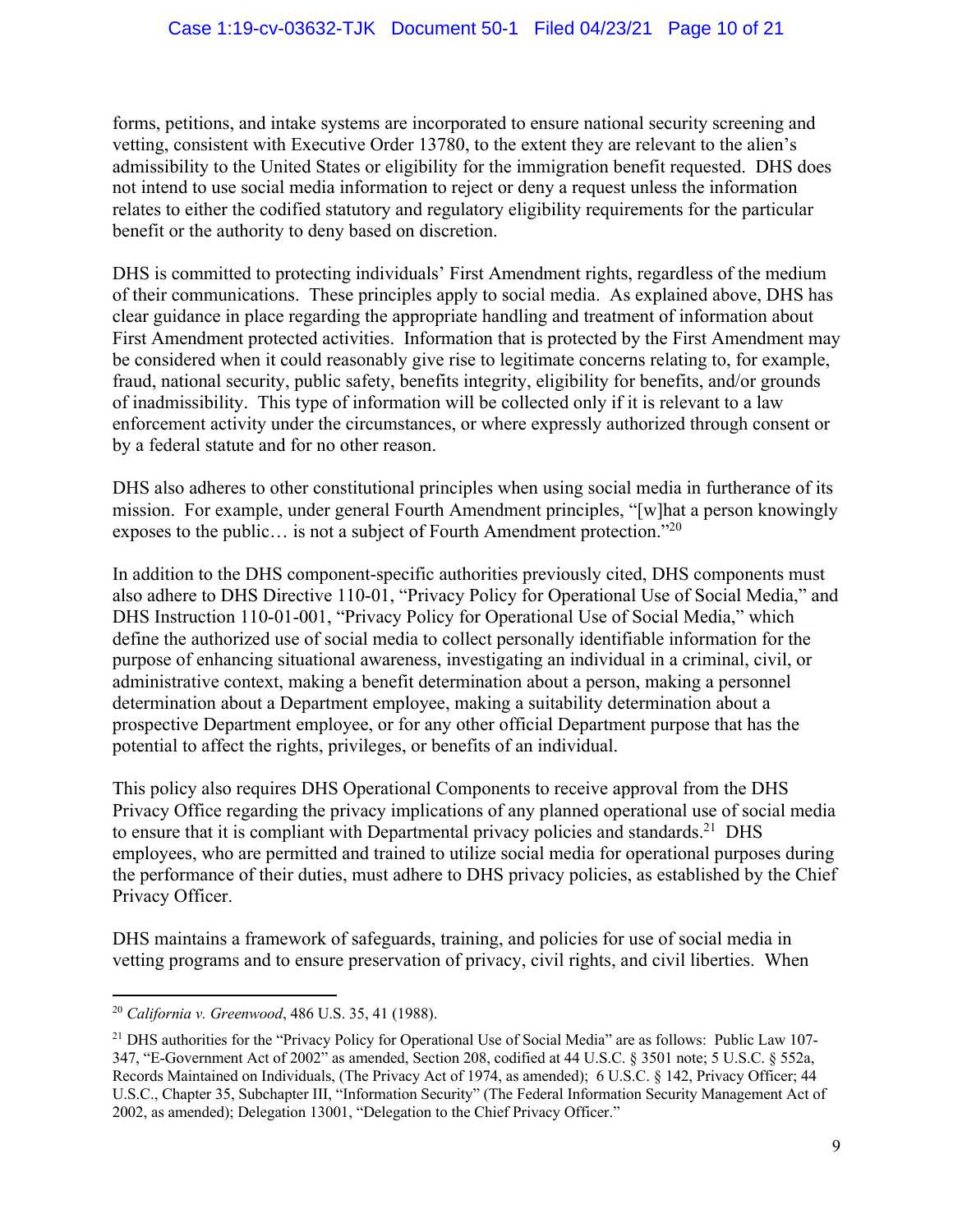adjudicating eligibility to travel to or be admitted to the United States and immigration benefits, the use of social media is governed by strict privacy provisions, use limitations, and in adherence with all constitutionally protected rights and freedoms.<sup>22</sup> DHS Oversight Offices, including the Office of the General Counsel, the Privacy Office, and the Office for Civil Rights and Civil Liberties, each review aspects of DHS policies regarding the use of social media information. They regularly advise programs on best practices and methods for ensuring legal and policy compliance. In addition, the Privacy Office reviews and must approve guidelines customized to each program's specific operational use of social media before implementation.

## **2. Purpose and Use of the Information Collection**

## *Data Use by DHS*

When adjudicating eligibility to travel to or be admitted to the United States and immigrationrelated benefits, DHS officers and analysts examine the totality of information available to them before granting or denying the application or benefit. DHS considers the requested information – social media platforms used and associated handles – to be biographic data, which, in general, would not be used as the sole basis for the denial or granting of any application or benefit, with the exception of certain USCIS discretionary overseas adjudications.

Information used to adjudicate eligibility to travel to or be admitted to the United States and immigration benefits includes, but is not limited to, searches of national security, law enforcement, and immigration information (both internal and external to DHS); interviews, when appropriate; and collaboration with other federal offices and agencies investigating or otherwise interested in the applicant. Social media information will be used as an additional source of information during these adjudications, to confirm identity, corroborate information provided by the applicant, and address any issues related to the application or petition for a DHS benefit.

Social media information may be shared with other agencies which have a need to know the information to carry out their national security, law enforcement, immigration, or other homeland security functions. Information sharing with agencies outside DHS will abide by information sharing agreements between the agencies and DHS and be consistent with applicable statutory and regulatory requirements. Information sharing will also be conducted consistent with applicable System of Records Notices and routine uses.

No DHS application, benefit, or petition is guaranteed approval, and it can be denied for a variety of reasons; however, an applicant who does not have a social media presence will not be denied solely on that basis. Nevertheless, if an applicant willfully misrepresents information, or does not provide sufficient information for proper adjudication of the relevant request, it may delay or make it impossible for DHS to determine an individual's eligibility when considering the totality of the application information.

<sup>&</sup>lt;sup>22</sup> All access controls described in relevant Privacy Impact Assessments and System of Records Notices are available to the public on the DHS website (www.dhs.gov/privacy).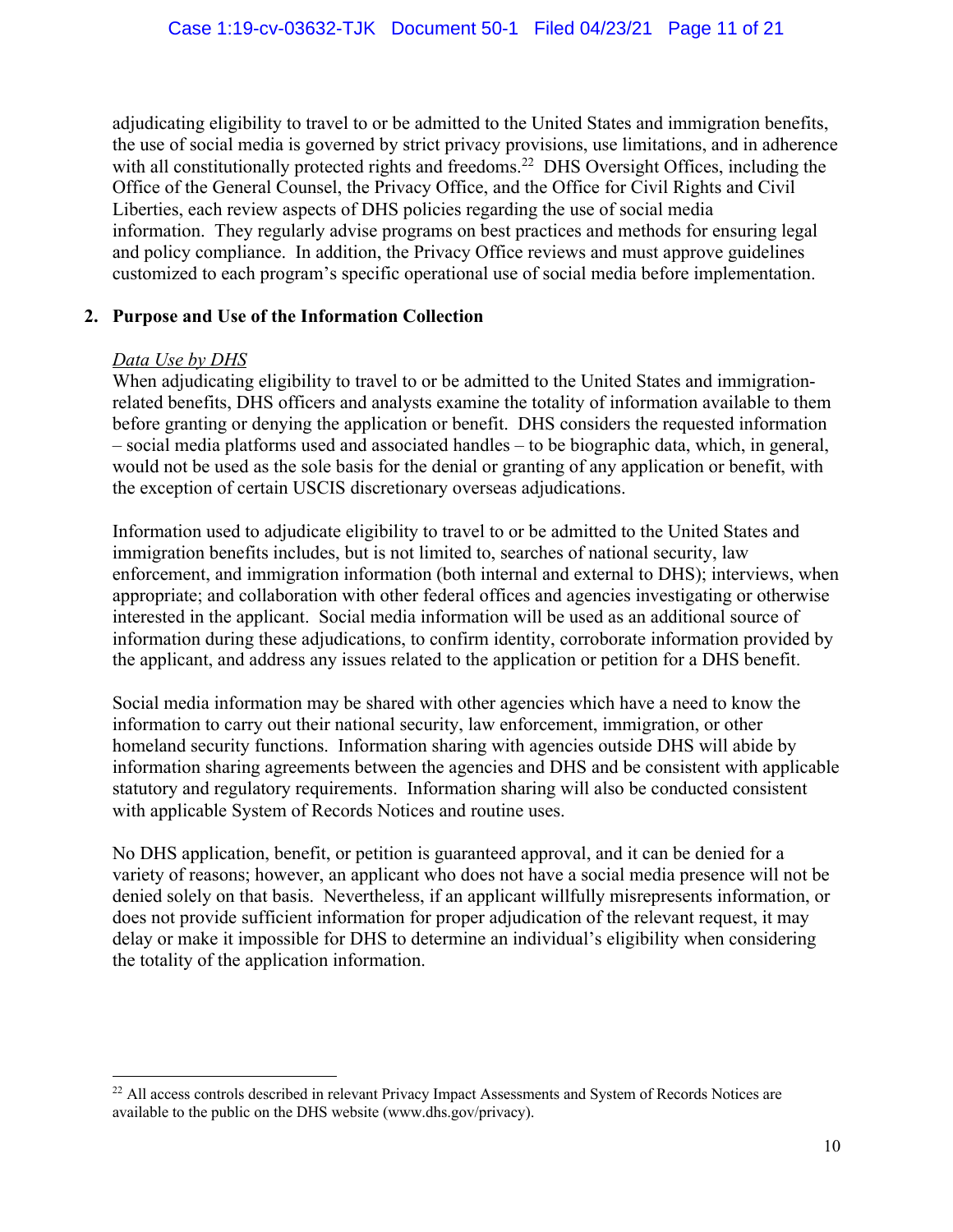For the purposes of this collection, USCIS and CBP will not use social media handle information to communicate with the applicant, $2<sup>3</sup>$  and will only evaluate publicly available social media information.

## *Submission of Intentionally Inaccurate Data by Applicant*

Any alien who, by fraud or willfully misrepresenting a material fact, seeks an immigration benefit or admission into the United States is inadmissible.<sup>24</sup> For a person to be inadmissible based on willful misrepresentation, the officer must find all of the following elements:

- •The person procured, or sought to procure, a benefit under U.S. immigration laws;
- •The person made a false representation;
- •The false representation was willfully made;
- •The false representation was material; and
- •The false representation was made to a U.S. government official, generally an immigration or consular officer.<sup>25</sup>

If the person succeeded in obtaining the benefit under the INA, he or she would be inadmissible for having procured the benefit by willful misrepresentation. If the attempt was not successful, then the person would still be inadmissible for having "sought to procure" the immigration benefit by willful misrepresentation.<sup>26</sup>

The DHS forms and petitions cited in this supporting statement will each have an applicant's certification section, whereby the applicant or petitioner will certify that the answers and information provided are true and correct. It is incumbent upon the applicant or petitioner to respond truthfully. If, in the course of DHS's screening and vetting of an application, DHS finds that provided data is false or misleading, DHS will determine appropriate action, based on its authorities.

DHS will only submit a collection for approval under this generic clearance for the following forms:

## *CBP Forms:*

- OMB No. 1651-0111 Electronic System for Travel Authorization (ESTA)
- OMB No. 1651-0111 Nonimmigrant Visa Waiver Arrival/Departure Record (I-94W)
- OMB No. 1651-0139 Electronic Visa Update System (EVUS)

## *USCIS Forms:*

• OMB No. 1615-0052 – N-400 Application for Naturalization

<sup>&</sup>lt;sup>23</sup> Supporting Statement Arrival and Departure Record Forms I-94, I-94W and Electronic System for Travel Authorization-ESTA OMB No. 1651-0111, page 6.

<sup>&</sup>lt;sup>24</sup> See INA 212(a)(6)(C)(i). For a definition of materiality, see Chapter 3, Adjudicating Inadmissibility, Section E, and Materiality [8 USCIS-PM J.3 (E)].

<sup>&</sup>lt;sup>25</sup> See *Matter of Y-G-*, 20 I&N Dec. 794, 796 (BIA 1994) and USCIS Policy Manual, current as of May 23, 2018, Volume 8, Admissibility, part J, Fraud and Willful Misrepresentation.

<sup>&</sup>lt;sup>26</sup> For example, the misrepresentation was detected and the benefit was denied.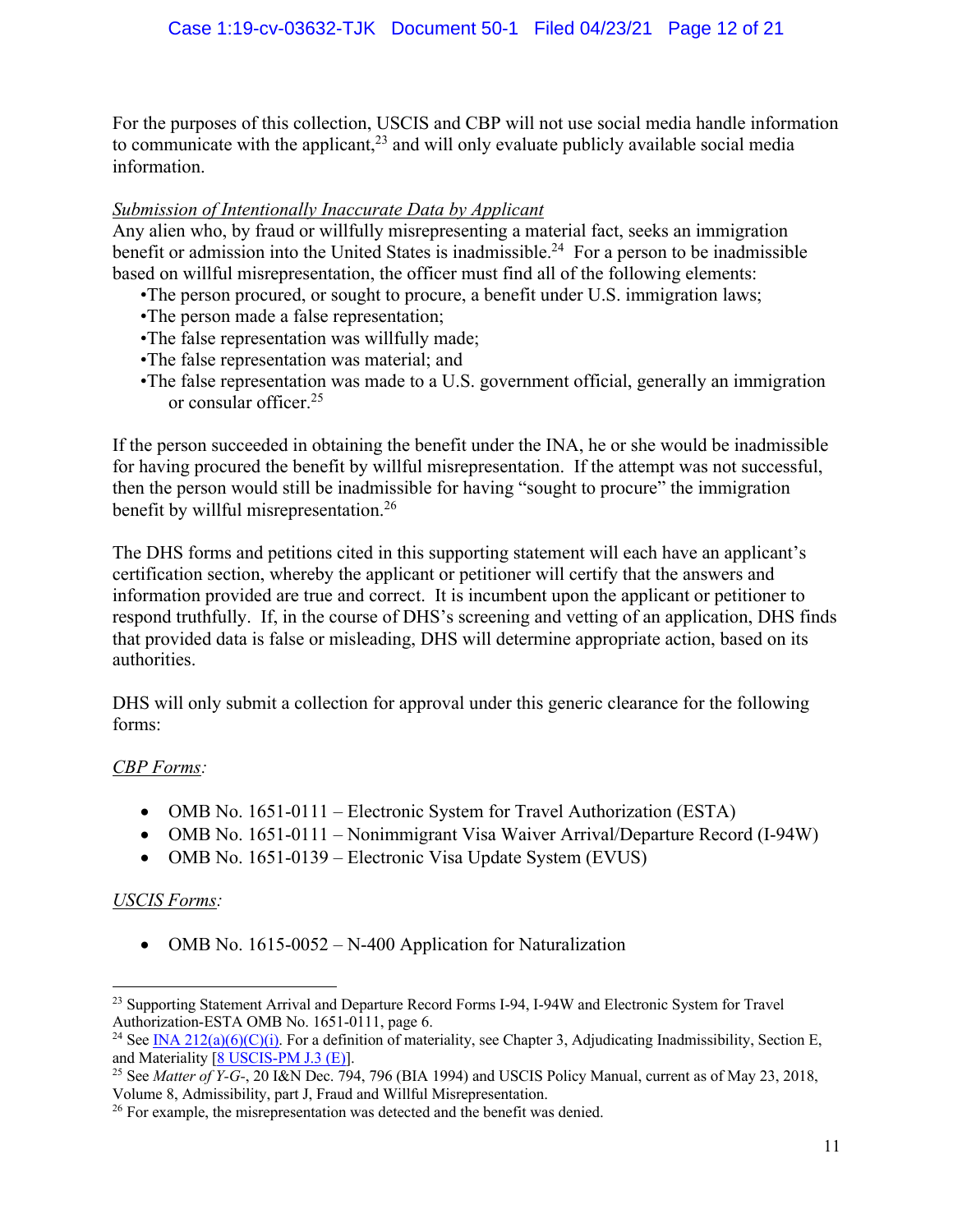- OMB No. 1615-0013 I-131 Application for Travel Document
- OMB No. 1615-0017 I-192 Application for Advance Permission to Enter as a Nonimmigrant
- OMB No. 1615-0023 I-485 Application to Register Permanent Residence or Adjust Status
- OMB No. 1615-0067 I-589 Application for Asylum and for Withholding of Removal
- OMB No. 1615-0068 I-590 Registration for Classification as a Refugee
- OMB No. 1615-0037 I-730 Refugee/Asylee Relative Petition
- OMB No. 1615-0038 I-751 Petition to Remove Conditions on Residence
- OMB No. 1615-0045 I-829 Petition by Investor to Remove Conditions on Permanent Resident Status

If these conditions are not met, DHS will submit an information collection request to OMB for approval through the normal PRA process.

To obtain approval for a collection that meets the conditions of this generic clearance, a standardized form will be submitted to OMB along with supporting documentation (e.g., a copy of the updated application or petition form). Approval will only be granted if the agency demonstrates the collection of information complies with the specific circumstances laid out in this supporting statement.

For the purposes of this request, DHS has determined that the Department shall elicit social media information from applicants seeking to travel to or be admitted to the United States or immigration benefits through the following instructions:

## *Electronic Forms:*

The following social media questions will appear as follows on electronic forms:

Please enter information associated with your on-line presence over the past five years:

- Provider/Platform (dropdown bar will provide multiple choices including "Other" and "None" for those who do not use the platforms listed):
- Social Media Identifier(s) over the past five years (free text field for applicant to enter information):

The forms will allow the applicant to provide as many platforms and identifiers as necessary.

## *Paper Forms:*

Please enter information associated with your on-line presence over the past five years:

Provider/Platform: (a list will be provided including "Other" or "None" for those who do not use the platforms listed) Social Media Identifier(s):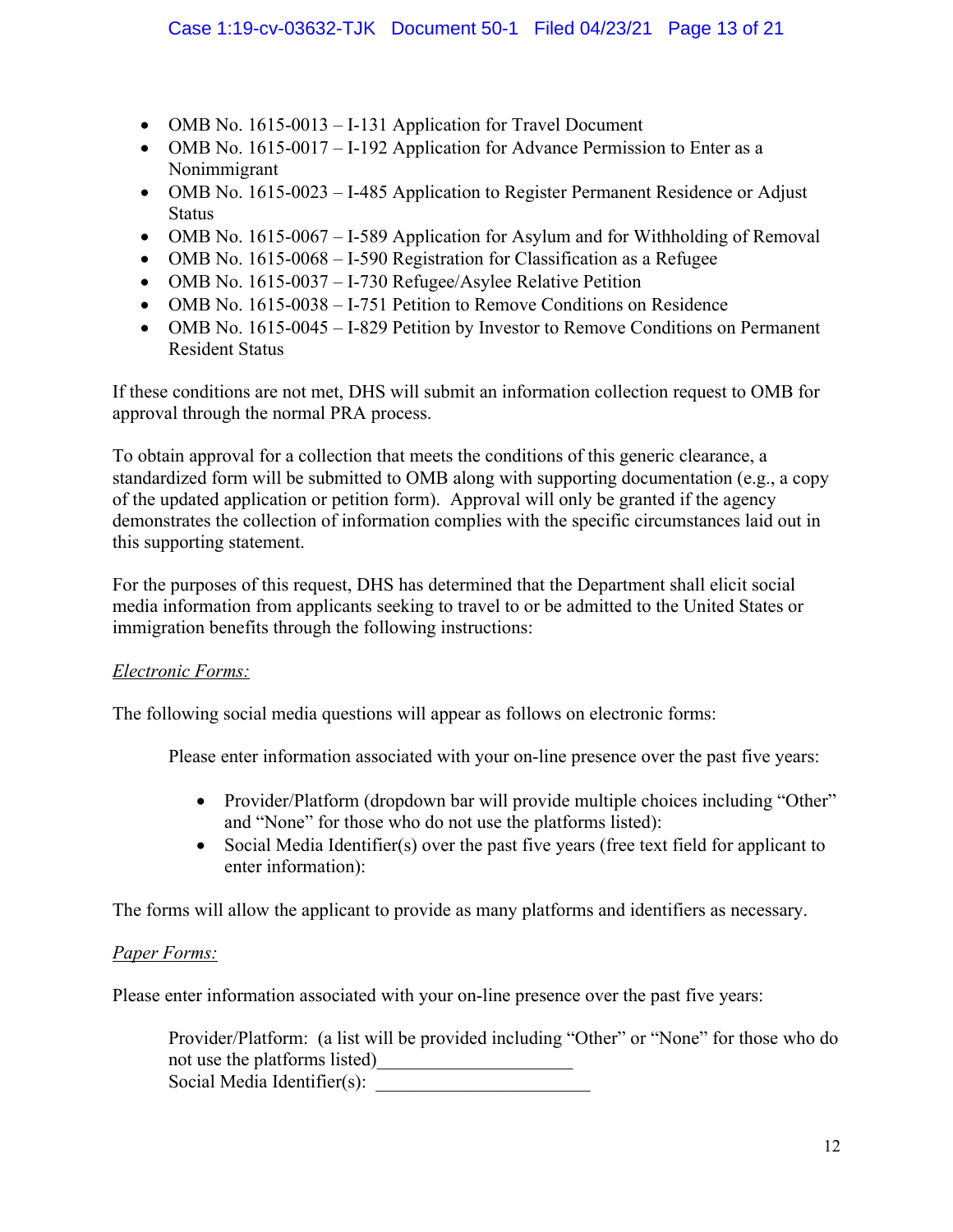A sufficient amount of space on the paper form will be provided to allow the applicant appropriate room to provide all necessary platforms/identifiers.

The platforms listed may be updated by the Department by adding or removing platforms, consistent with the uses described in this supporting statement.

## **3. Consideration Given to Information Technology**

Where appropriate, DHS electronically collects and processes information from an applicant as required by policy and existing law.

USCIS is currently engaged in an agency-wide effort to move the processing of immigration benefits, petitions, and applications from a paper-based to an electronic environment, accessible to both USCIS employees and applicants for benefits.

# *CBP Forms:*

- OMB No. 1651-0111 Electronic System for Travel Authorization (ESTA): This form is only available in electronic format.
- OMB No. 1651-0111 Nonimmigrant Visa Waiver Arrival/Departure Record (I-94W): This form is only available in paper format. It is a paper form used in lieu of an ESTA when applying for admission at a land border, or on specific occasions at other ports of entry, without immediate access to the electronic format above.
- OMB No. 1651-0139 Electronic Visa Update System (EVUS): This form is only available in electronic format.

# *USCIS Forms:*

- OMB No. 1615-0052 N-400 Application for Naturalization: This form may be filed electronically or in paper format.
- OMB No. 1615-0013 I-131 Application for Travel Document: This form is only available in paper format.
- OMB No. 1615-0017 I-192 Application for Advance Permission to Enter as a Nonimmigrant: This form may be filed electronically or in paper format.
- OMB No. 1615-0023 I-485 Application to Register Permanent Residence or Adjust Status: This form is only available in paper format.
- OMB No. 1615-0067 I-589 Application for Asylum and for Withholding of Removal: This form is only available in paper format.<sup>27</sup>
- OMB No. 1615-0068 I-590 Registration for Classification as a Refugee: This form is only available in paper format.
- OMB No. 1615-0037 I-730 Refugee/Asylee Relative Petition: This form is only available in paper format.
- OMB No. 1615-0038 I-751 Petition to Remove Conditions on Residence: This form is only available in paper format.

 $27$  Electronic filing of the I-589 is tentatively scheduled to be available in mid to late 2020.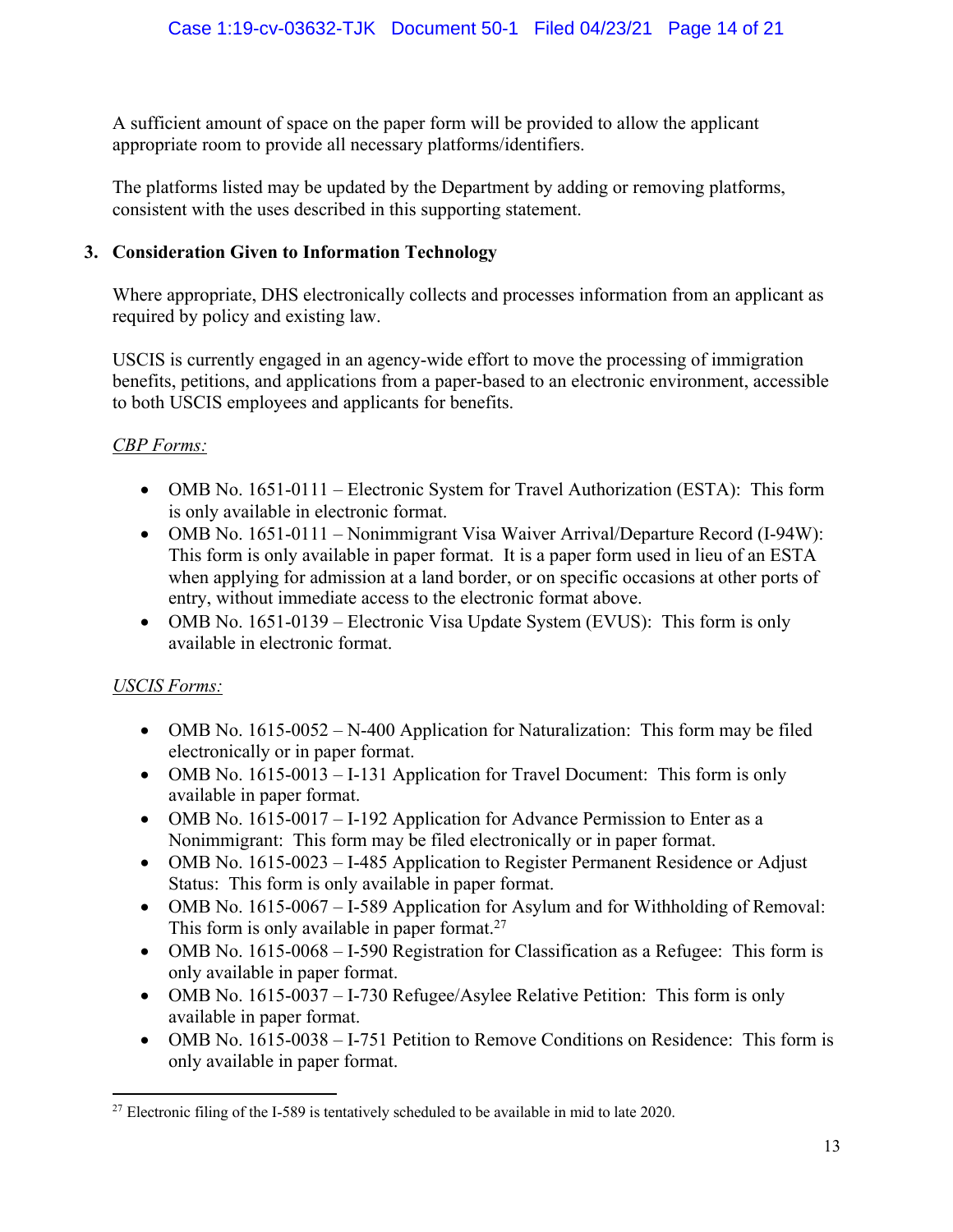• OMB No. 1615-0045 – I-829 Petition by Investor to Remove Conditions on Permanent Resident Status: This form is only available in paper format.

### **4. Duplication of Information**

The Department seeks to expand, according to its authorities and through the collection of social media information, current screening and vetting procedures performed on applicants seeking to travel to or be admitted to the United States or applying for specific immigration benefits. The new information collection submitted for approval under this information collection request is not already widely collected, available and shared among Federal border control, immigration benefit, enforcement, and law enforcement agencies, and is necessary to determine if the alien is eligible to travel to or enter the United States or receive an immigration benefit.

The data to be obtained via this collection of information will support the agency's decisionmaking for the submitted form. The data elements such as the social media handle may be collected from the respondent on multiple forms across different agencies over the course of months or years apart. The need for the question to be repeated on the impacted forms is because the use of the social media between form submissions can result in new data to be reviewed. Asking these questions on multiple forms will ensure that the agency is able to properly review and make a decision based on the most recent information.

The Department recognizes that some of the forms included in this submission are used by a small number of applicants who may then apply for a visa from the Department of State. However, these forms are also used by certain travelers who would not be required to complete the consular process. As such, they are included with this submission to ensure that the Department is able to effectively standardize its data collection activities.

#### **5. Reducing the Burden on Small Businesses or Other Small Entities**

The Department has undertaken efforts to increase the availability of electronic forms to reduce the burden on the public. A selection of immigration and foreign traveler forms collecting this information are fully electronic and available online. DHS seeks to allow for the collection of data electronically to the extent feasible, to reduce the burden on the public and create greater efficiencies.

## *CBP Forms:*

None of the forms that are the subject of this information collection are filed by small businesses or entities.

- OMB No. 1651-0111 Electronic System for Travel Authorization (ESTA): This form is only available in electronic format.
- OMB No. 1651-0111 Nonimmigrant Visa Waiver Arrival/Departure Record (I-94W): This form is only available in paper format. It is a paper form used in lieu of an ESTA when applying for admission at a land border, or on specific occasions at other ports of entry, without immediate access to the electronic format above.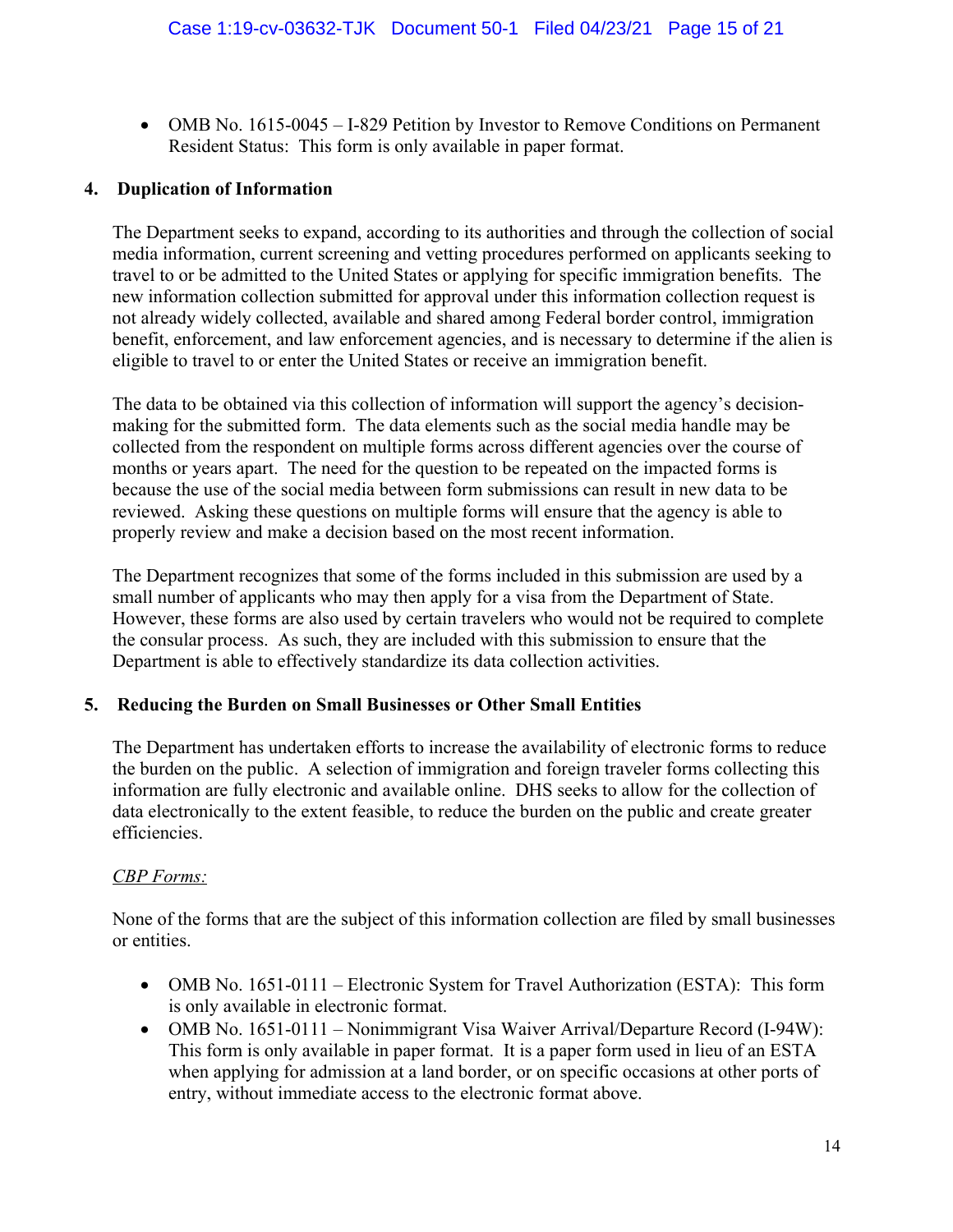• OMB No. 1651-0139 – Electronic Visa Update System (EVUS): This form is only available in electronic format.

# *USCIS Forms:*

- OMB No. 1615-0052 N-400 Application for Naturalization
- OMB No. 1615-0013 I-131 Application for Travel Document
- OMB No. 1615-0017 I-192 Application for Advance Permission to Enter as a Nonimmigrant
- OMB No. 1615-0023 I-485 Application to Register Permanent Residence or Adjust Status
- OMB No. 1615-0067 I-589 Application for Asylum and for Withholding of Removal
- OMB No. 1615-0068 I-590 Registration for Classification as a Refugee
- OMB No. 1615-0037 I-730 Refugee/Asylee Relative Petition
- OMB No. 1615-0038 I-751 Petition to Remove Conditions on Residence
- OMB No. 1615-0045 I-829 Petition by Investor to Remove Conditions on Permanent Resident Status

# **6. Consequences of Not Conducting Collection or Collecting Less Frequently**

Not collecting the information requested could compromise the integrity and sufficiency of the DHS determination of the alien's eligibility to travel to or be admitted to the United States or to receive an immigration benefit from DHS.

## **7. Special Circumstances**

There are no special circumstances.

## **8. Consultations with Persons Outside the Agency**

In accordance with 5 C.F.R. § 1320.8(d), a notice requesting public comments for 60 days was published in the *Federal Register* on September 4, 2019, at 84 FR 46557 and a subsequent notice requesting public comments for 30 days was published on February 10, 2020 at 85 FR 7573. A summary of the public comments received and the DHS response is attached to this supporting statement.

## **9. Payment or Gift**

There are no payments or gifts provided to the respondents for providing this information.

# **10. Confidentiality**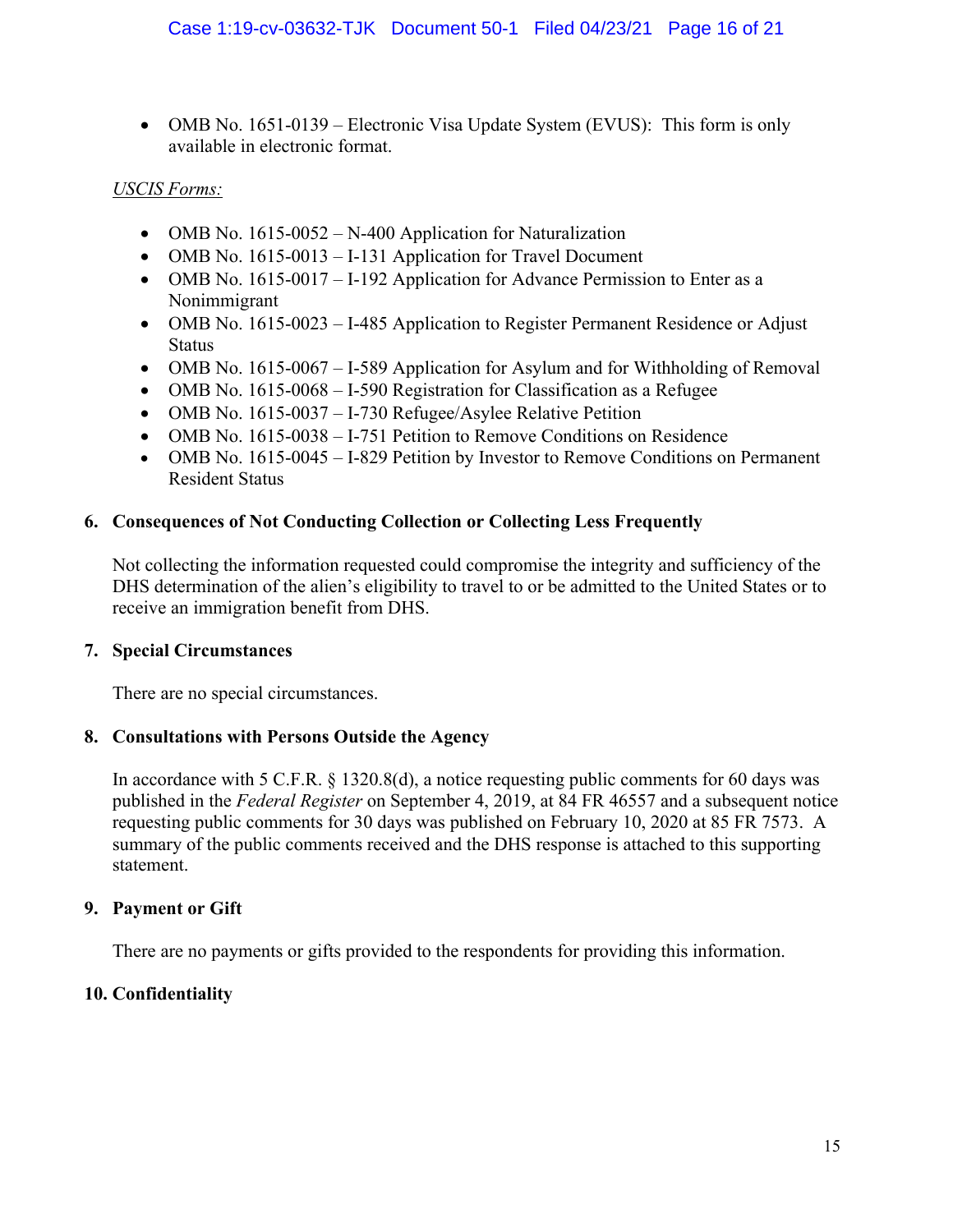All data submitted under this collection will be handled in accordance with applicable U.S. laws and DHS policies regarding personally identifiable information<sup>28</sup>.

- Public Law 107-347, "E-Government Act of 2002," as amended, Section 208 [44 U.S.C.] § 3501 note].
- Title 5, United States Code (U.S.C.), Section 552a, "Records maintained on individuals" [The Privacy Act of 1974, as amended].
- Title 6, U.S.C., Section 142, "Privacy officer."
- Title 44, U.S.C., Chapter 35, Subchapter II, "Information Security" [The Federal Information Security Modernization Act of 2014 (FISMA)].
- DHS Directive 047-01, "Privacy Policy and Compliance" (July 25, 2011).
- DHS Instruction 047-01-001, "Privacy Policy and Compliance" (July 25, 2011).
- Privacy Policy Guidance Memorandum 2008-01/Privacy Policy Directive 140-06, "The Fair Information Practice Principles: Framework for Privacy Policy at the Department of Homeland Security." (December 29, 2008).
- Privacy Policy Guidance Memorandum 2017-01, DHS Privacy Policy Regarding Collection, Use, Retention, and Dissemination of Personally Identifiable Information. (April 25, 2017).
- Refugees, asylees, information contained in or pertaining to any asylum or protection application, or records pertaining to any credible or reasonable fear determination are protected by the confidentiality provisions of 8 C.F.R. § 208.6
- Aliens in TPS status have the confidentiality protections described in 8 CFR 244.16; 8 U.S.C. § 1254a(c)(6).
- Aliens who have applied for relief under VAWA, or U or T visas have the confidentiality protections described in 8 U.S.C. Section 1367.
- Aliens for who have applied for legalization and LIFE Act legalization have the confidentiality protections described in INA  $\S$ §245A(c)(4),(5).
- The system of record notices associated with this information collection are:
	- o DHS/USCIS/ICE/CBP-001 Alien File, Index, and National File Tracking System of Records, September 18, 2017, 82 FR 43556 (all USCIS forms).
	- o DHS/USCIS-007 Benefits Information System, October 19, 2016, 81 FR 72069 (Forms N-400, I-131, I-192, I-485, I-751, I-829).
	- o DHS/USCIS-010 Asylum Information and Pre-Screening System of Records November 30, 2015, 80 FR 74781 (Form I-589, Form I-730).
	- o DHS/USCIS-017 Refugee Case Processing and Security Screening Information System of Records October 19, 2016, 81 FR 72075 (Form I-590 and I-730)
	- o DHS/USCIS-018 Immigration Biometric and Background Check (IBBC) System of Records, July 31, 2018, 83 FR 36950 (All forms).
	- o DHS/CBP-006 Automated Targeting System, May 22, 2012, 77 FR 30297 (Form I-192).
	- o DHS/CBP-011 U.S. Customs and Border Protection TECS December 19, 2008, 73 FR 77778 (Form I-192).

<sup>28</sup> 8 U.S.C. § 1367 provides confidentiality protection to aliens who have filed petitions or applications for VAWA benefits or U or T visas. INA  $\S$ 245A(c)(4), (5) provide confidentiality protections to aliens for who have applied for legalization and LIFE Act legalization.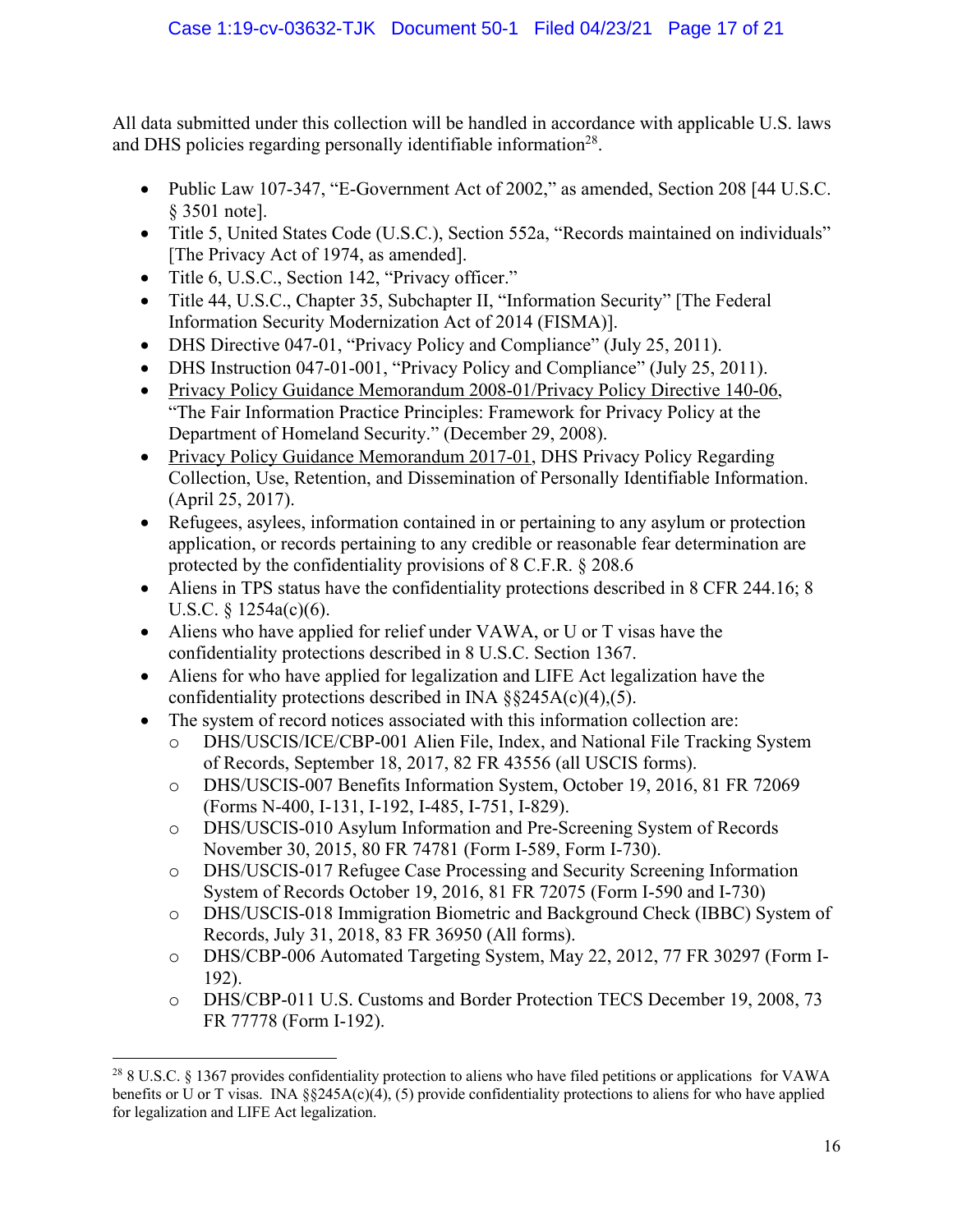o

- o DHS/CBP-022 Electronic Visa Update System (EVUS) System of Records, September 1, 2016, 81 FR 60371 (EVUS Form); Final Rule for Privacy Exemptions, November 25, 2016, 81 FR 85105.
- o DHS/CBP-009 Electronic System for Travel Authorization (ESTA), September 2, 2016, 81 FR 60713 (ESTA Form); Final Rule for Privacy Act Exemptions, August 31, 2009 74 FR 45069.
- o DHS/CBP-016 Nonimmigrant Information System March 13, 2015, 80 FR 13398 (Form I-94W).

# **Applicable USCIS Privacy Impact Assessments (PIA):**

- o *DHS/USCIS/PIA-068 Refugee Case Processing and Security Vetting:* https://www.dhs.gov/publication/dhsuscispia-068-refugee-case-processing-andsecurity-vetting (July 21, 2017)
- o *DHS/USCIS/PIA-016 Computer Linked Application Information Management System (CLAIMS 3) https://www.dhs.gov/publication/dhsuscispia-016-computerlinked-application-information-management-system-claims-3-and* (May 7, 2019)
- o *DHS/USCIS/PIA-056 USCIS Electronic Information System (ELIS): https://www.dhs.gov/publication/dhsuscispia-056-uscis-electronic-immigrationsystem-uscis-elis* (December 3, 2018)
- o *DHS-USCIS-PIA-051 Case and Activity Management for International Operations (CAMINO): https://www.dhs.gov/publication/dhs-uscis-pia-051-case-and-activitymanagement-international-operations-camino* (May 26, 2015)
- o *DHS/USCIS/PIA-027(c) Asylum Division: https://www.dhs.gov/sites/default/files/publications/privacy-pia-uscis-asylumjuly2017\_0.pdf* (July 21, 2017)
- o *DHS/USCIS/PIA-013-01 Fraud Detection and National Security Directorate compliance related documents (*July 26, 1019) *https://www.dhs.gov/sites/default/files/publications/privacy-pia-uscis-013-01-fdnsjuly2019\_0.pdf*

# **Applicable CBP Privacy Impact Assessments (PIA):**

- o *DHS/ CBP/PIA-007 Electronic System for Travel Authorization (ESTA) https://www.dhs.gov/publication/electronic-system-travel-authorization*
- o *DHS/CBP/PIA-033 Electronic Visa Update System (EVUS) https://www.dhs.gov/publication/dhscbppia-033-electronic-visa-update-system-evus*
- o *DHS//CBP/PIA-006 Automated Targeting System (ATS) https://www.dhs.gov/publication/automated-targeting-system-ats-update*
- o *DHS/CBP/PIA-016 I-94 Website Application https://www.dhs.gov/publication/uscustoms-and-border-protection-form-i-94-automation*
- o *DHS/CBP/PIA-057(a) Electronic Secured Adjudication Forms Environment (e-SAFE): https://www.dhs.gov/publication/dhscbppia-057-electronic-securedadjudication-forms-environment-e-safe*
- **11. Sensitive Nature**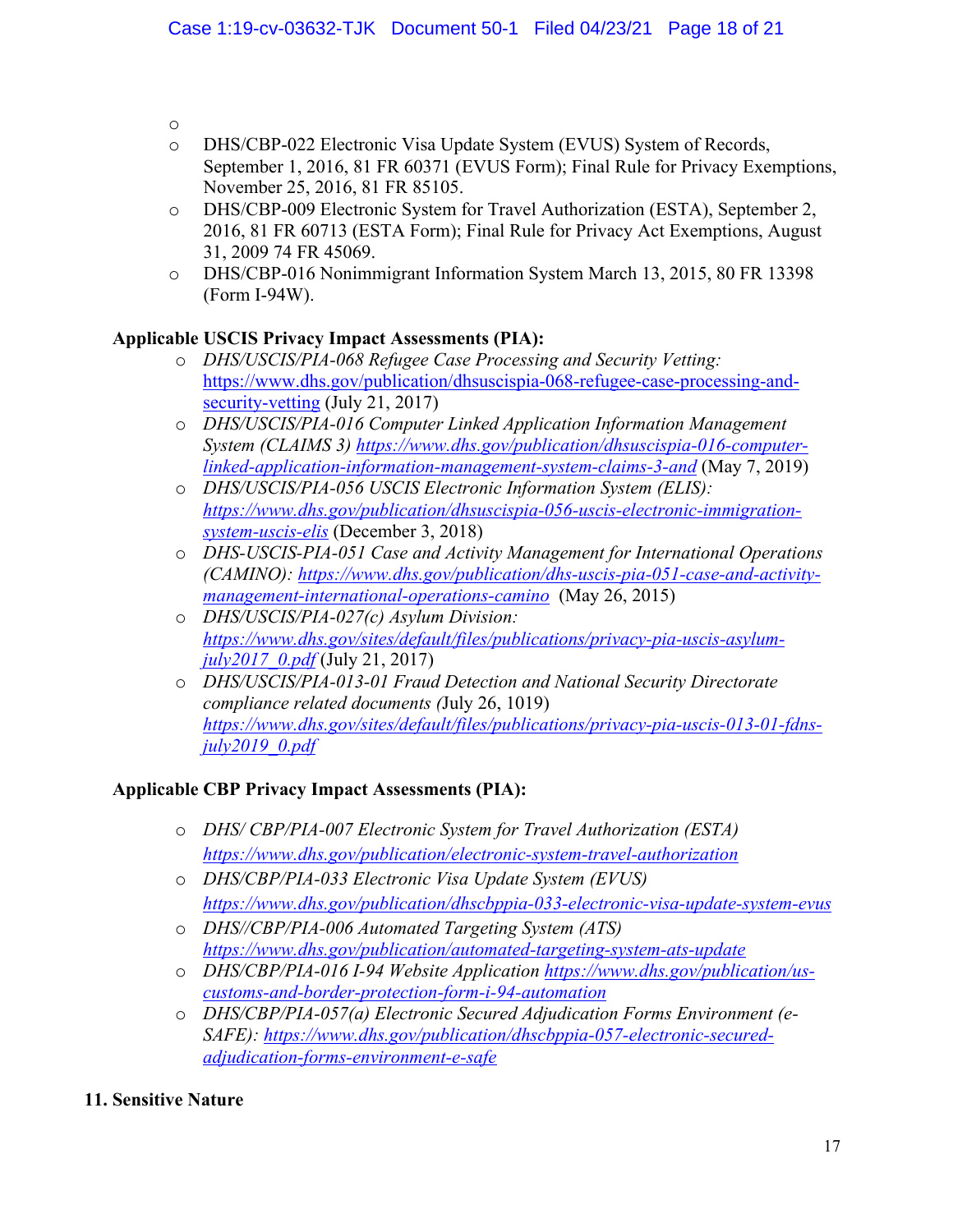There are no questions of a sensitive nature included in this generic clearance request.

## **12. Burden of Information Collection**

A variety of instruments and platforms will be used to collect information from respondents. The annual burden hours requested are based on the number of collections we expect to conduct over the requested period for this clearance.

|                                            |                                                                                  | $\overline{A}$          | $\overline{B}$                          | $C$ (=AxB)           | $\mathbf D$                                        | $E$ (= $CxD$ )                          | $\rm F$                         | $(=ExF)$                              |
|--------------------------------------------|----------------------------------------------------------------------------------|-------------------------|-----------------------------------------|----------------------|----------------------------------------------------|-----------------------------------------|---------------------------------|---------------------------------------|
| Type of<br>Respondent                      | Form Name /<br>Form Number                                                       | $#$ . of<br>Respondents | #. of<br>Responses<br>per<br>Respondent | $\#$ of<br>Responses | Avg.<br>Burden<br>per<br>Response<br>(in<br>hours) | Total<br>Annual<br>Burden (in<br>hours) | Avg.<br>Hourly<br>Wage<br>Rate* | Total<br>Annual<br>Respondent<br>Cost |
| Individuals<br><sub>or</sub><br>households | Electronic<br>System for<br>Travel<br>Authorization<br>(ESTA):                   | 23,010,000              | 1                                       | 23,010,000           | 0.083                                              | 1,909,830                               | \$33.40                         | \$63,788,322                          |
| Individuals<br>or<br>households            | $I-94W$<br>Nonimmigrant<br>Visa Waiver<br>Arrival/Departure<br>Record            | 941,291                 | 1                                       | 941,291              | 0.083                                              | 78,127                                  | \$33.40                         | \$2,609,447                           |
| Individuals<br>or<br>households            | Electronic Visa<br><b>Update System</b><br>(EVUS):                               | 3,595,904               | 1                                       | 3,595,904            | 0.083                                              | 298,460                                 | \$33.40                         | \$9,968,565                           |
| Individuals<br><sub>or</sub><br>households | $N-400$<br>Application for<br>Naturalization:                                    | 830,673                 | 1                                       | 830,673              | 0.083                                              | 68,946                                  | \$33.40                         | \$2,302,792                           |
| Individuals<br>or<br>households            | $I-131:$<br>Application for<br>travel document:                                  | 483,920                 | 1                                       | 483,920              | 0.083                                              | 40,165                                  | \$33.40                         | \$1,341,523                           |
| Individuals<br><sub>or</sub><br>households | I-192 Application<br>for advance<br>permission to<br>enter as a<br>nonimmigrant: | 68,050                  | 1                                       | 68,050               | 0.083                                              | 5,648                                   | \$33.40                         | \$188,648                             |
| Individuals<br>or<br>households            | I-485 Application<br>to register<br>permanent<br>residence or<br>adjust status   | 652,599                 | $\mathbf{1}$                            | 652,599              | 0.083                                              | 54,166                                  | \$33.40                         | \$1,809,135                           |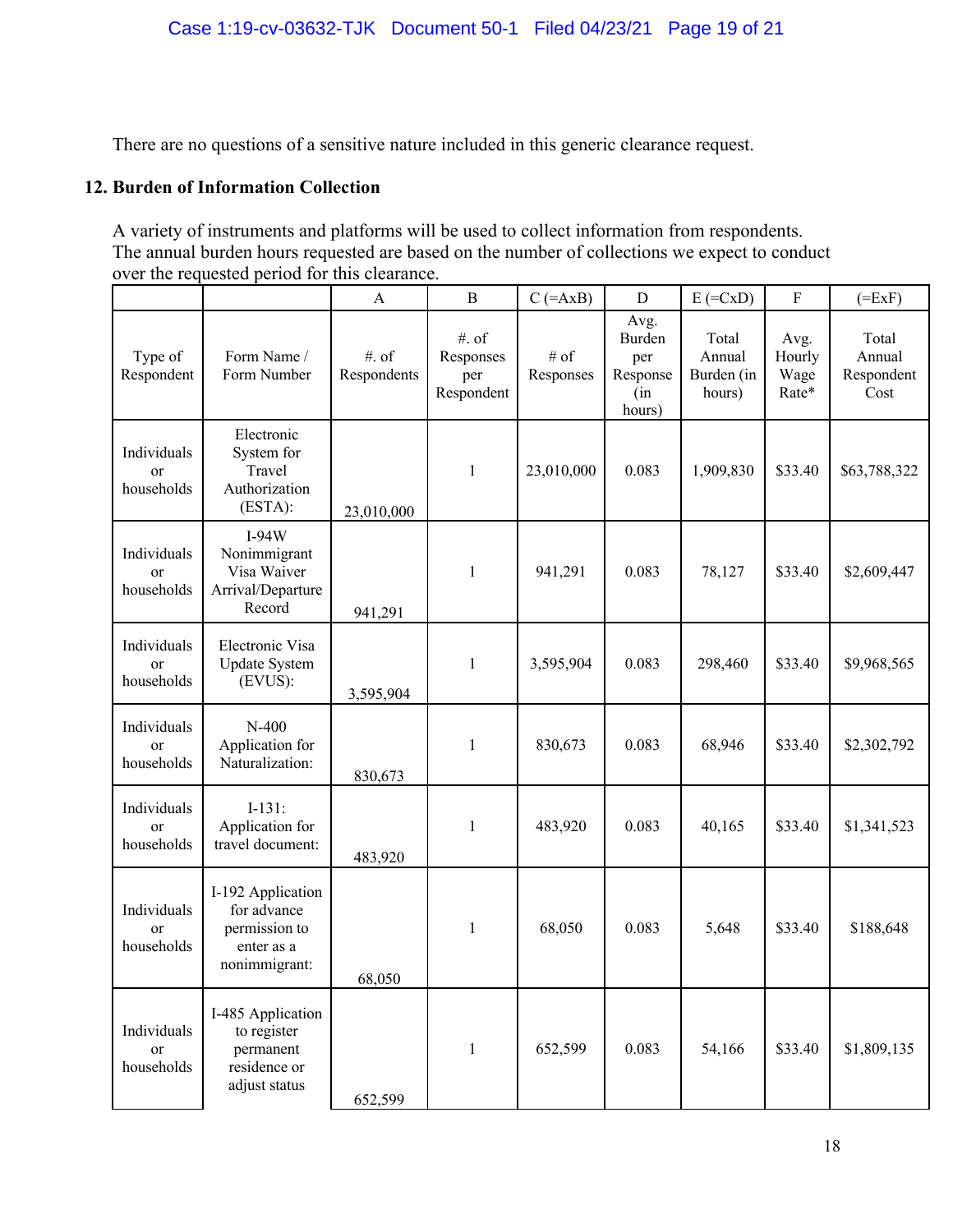| Individuals<br>or<br>households            | I-589 Application<br>for asylum and<br>for withholding<br>of removal                               | 157,372 | 1            | 157,372    | 0.083 | 13,062    | \$33.40 | \$436,267    |
|--------------------------------------------|----------------------------------------------------------------------------------------------------|---------|--------------|------------|-------|-----------|---------|--------------|
| Individuals<br><sub>or</sub><br>households | $I-590,$<br>Registration for<br>Classification as<br>Refugee                                       | 50,000  | 1            | 50,000     | 0.083 | 4,150     | \$33.40 | \$138,610    |
| Individuals<br>or<br>households            | I-730, Refugee<br>/Asylee Relative<br>Petition                                                     | 6,039   | 1            | 6,039      | 0.083 | 501       | \$33.40 | \$16,741     |
| Individuals<br>or<br>households            | I-751 Petition to<br>Remove<br>Conditions on<br>Residence                                          | 159,119 | 1            | 159,119    | 0.083 | 13,207    | \$33.40 | \$441,110    |
| Individuals<br>or<br>households            | I-829 Petition by<br>Investor to<br>Remove<br>Conditions on<br>Permanent<br><b>Resident Status</b> | 3,859   | $\mathbf{1}$ | 3,859      | 0.083 | 320       | \$33.40 | \$10,698     |
| Total                                      |                                                                                                    |         |              | 29,958,826 |       | 2,486,583 |         | \$83,051,857 |

*The above Average Hourly Wage Rate is the May 2016 Bureau of Labor Statistics average wage for All Occupations [or Insert Other Category from BLS Table] of \$23.86 times the wage rate benefit multiplier of 1.4 (to account for benefits provided) equaling \$33.40. The selection of "All Occupations" was chosen as the expected respondents for this collection could be expected to be from any occupation.*

*The Average Burden per Response for each form reflects an aggregate of the estimated time burden pre-response for each question being added to the form. Some forms contain one or more of the questions contained in the Generic Clearance, so the total amount listed for each form reflects only that additional burden.*

## **13. Costs to Respondents**

No additional costs to the public are anticipated.

## **14. Costs to Federal Government**

These costs will be captured in the specific forms under the OMB Control Numbers identified above. Its costs will be accounted for depending on the number of questions added to each form and the system changes that are required to capture that data. We have no estimate for the aggregate costs for system updates for all of the subject forms.

## **15. Reason for Change**